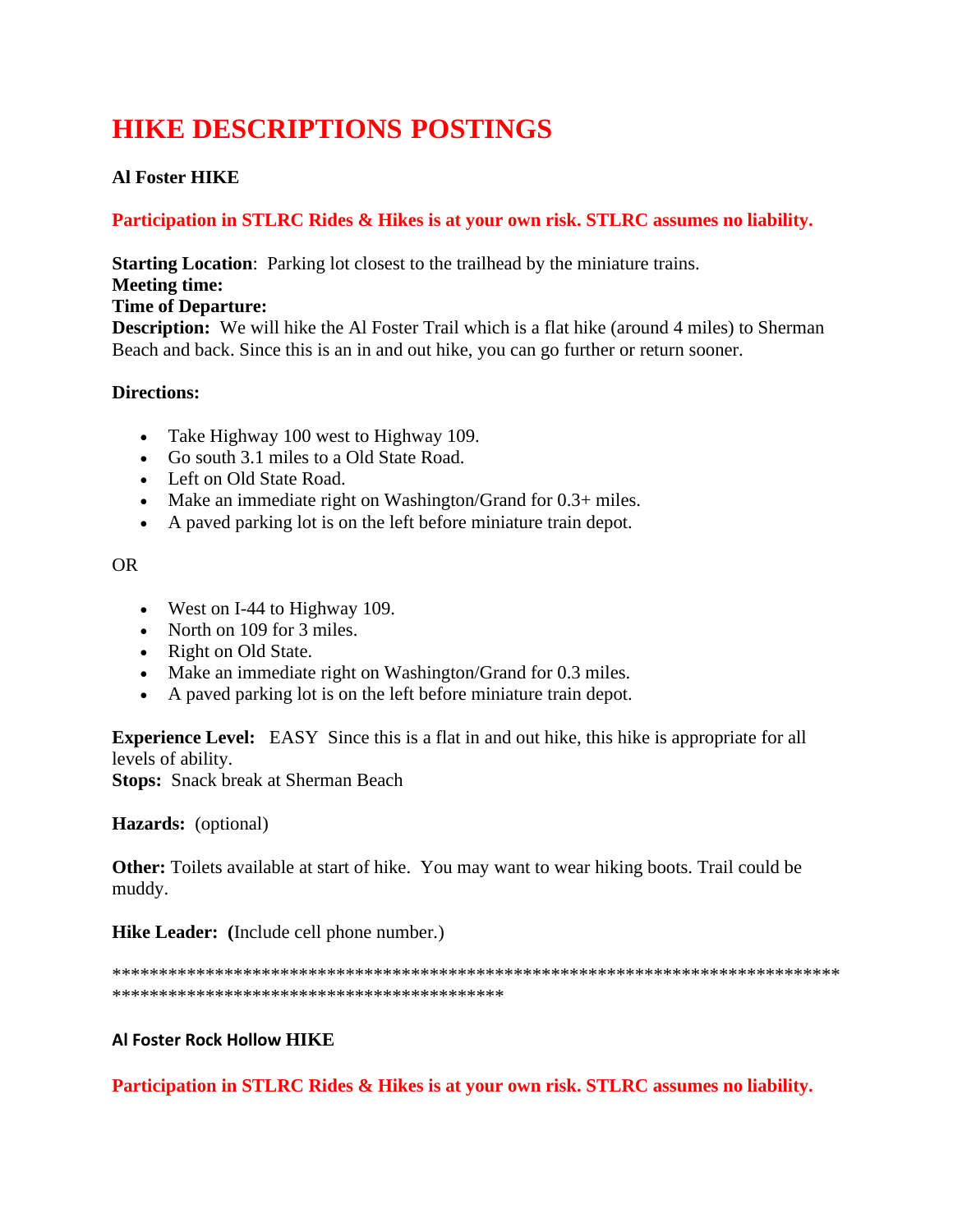## **Starting Location:** Parking lot closest to the Al Foster Trailhead by the miniature trains. **Meeting time:**

# **Time of Departure:**

Description: We will hike the Al Foster Trail to Sherman Beach and back. Some will get onto the paved Rock Hollow Trail to see the bluebells and other wildflowers and return. 4+ miles. Since this is an in and out hike, you can go further or return sooner. Al Foster is a flat, natural trail along the Meramec River. Rock Hollow is all paved but is a very gradual uphill. Bring your own lunch for a picnic afterwards if interested or drive into Eureka. Many eating options a few of which are outdoors.

## **Directions:**

- From Manchester and 109, go south on 109 towards Eureka.
- Left on Old State Road (there is a traffic light.).
- 
- Make an immediate right on Washington/Grand for  $0.3+$  miles to paved parking lot which is at the end of the road on the left before miniature train depot.

## **OR**

- West on I-44 to Highway 109.
- North on 109 for 3 miles.
- Right on Old State.
- Make an immediate right on Washington/Grand for 0.3 miles.
- A paved parking lot is on the left before miniature train depot.

**Experience Level:** EASY Since this is a flat and then a gradual incline, this hike is appropriate for all levels of ability.

**Stops:** Snack break halfway through the hike.

Hazards: (optional)

**Other:** Toilets available at start of hike. You may want to wear hiking boots for the Al Foster if there is rain before the hike.

**Hike Leader:** (Include cell phone number)

## **Babler Park HIKE**

Participation in STLRC Rides & Hikes is at your own risk. STLRC assumes no liability.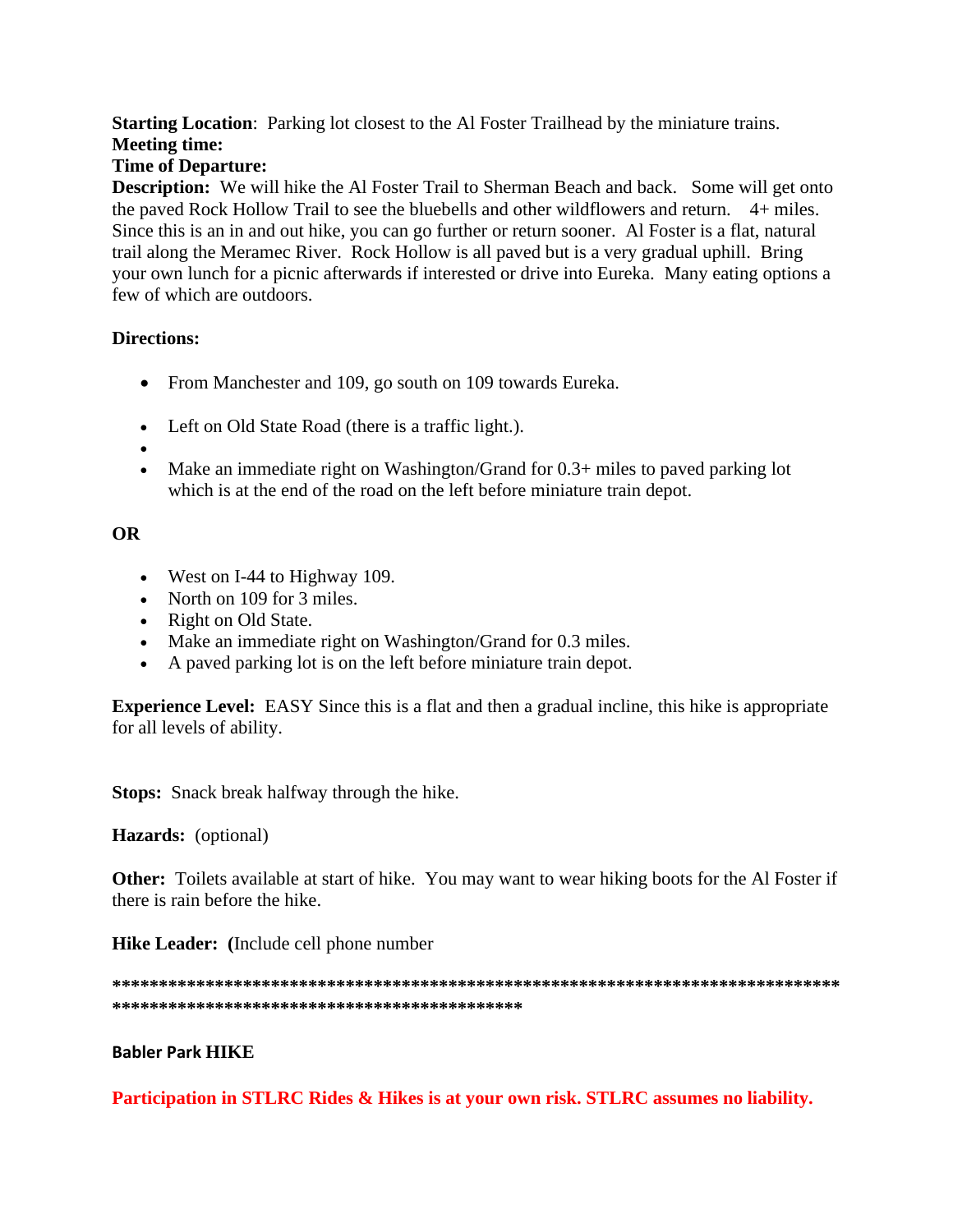**Starting Location:** Dr. Edmund A. Babler Memorial State Park Visitors Center, Wildwood,  $MO$ 

## **Meeting time:**

## **Time of Departure:**

## **Directions:**

- I-40/64 west of 270 about 8 miles.
- Take Long Rd exit, crossing Chesterfield Airport Rd.
- Straight on Long Rd.
- Right on Wild Horse Creek Rd.
- Left on Hwy.109/Eatherton
- Right on BA/Babler Park Rd.
- Right into park.

## **OR**

- West on Manchester Road to Mo Hwy 109
- North on 109 for 1.6 miles and then left on BA/Babler Park Rd. for 1.9 miles to park entrance.

**Description:** We will hike hilly trails through the park connecting the Virginia Day Trail, Woodbine Trail and Dogwood Trail for a 5-6 mile hike. An option is to take a spur trail to the famous Babler Spring and small cave.

# **Experience Level:** Moderate to Difficult

See web sites below for more info.

# **Park Map**

[https://mostateparks.com/sites/mostateparks/files/Babler\\_2.pdf](https://na01.safelinks.protection.outlook.com/?url=https%3A%2F%2Fmostateparks.com%2Fsites%2Fmostateparks%2Ffiles%2FBabler_2.pdf&data=04%7C01%7C%7Cfe3079b4aab040060b4208d8c30e0963%7C84df9e7fe9f640afb435aaaaaaaaaaaa%7C1%7C0%7C637473812332923332%7CUnknown%7CTWFpbGZsb3d8eyJWIjoiMC4wLjAwMDAiLCJQIjoiV2luMzIiLCJBTiI6Ik1haWwiLCJXVCI6Mn0%3D%7C1000&sdata=KyazQSFac8RT0QsqMsXVNlUeoyO26DazVM4cVAFqahU%3D&reserved=0)

# **Hiking Trails**

[https://mostateparks.com/page/89546/dr-edmund-babler-memorial-state-park-trails](https://na01.safelinks.protection.outlook.com/?url=https%3A%2F%2Fmostateparks.com%2Fpage%2F89546%2Fdr-edmund-babler-memorial-state-park-trails&data=04%7C01%7C%7Cfe3079b4aab040060b4208d8c30e0963%7C84df9e7fe9f640afb435aaaaaaaaaaaa%7C1%7C0%7C637473812332933335%7CUnknown%7CTWFpbGZsb3d8eyJWIjoiMC4wLjAwMDAiLCJQIjoiV2luMzIiLCJBTiI6Ik1haWwiLCJXVCI6Mn0%3D%7C1000&sdata=dGa6Fc%2BXX2sJXbJypL9Pp2javkTsi6hE4EhRYZyIBHw%3D&reserved=0)

**Hazards:** (optional section)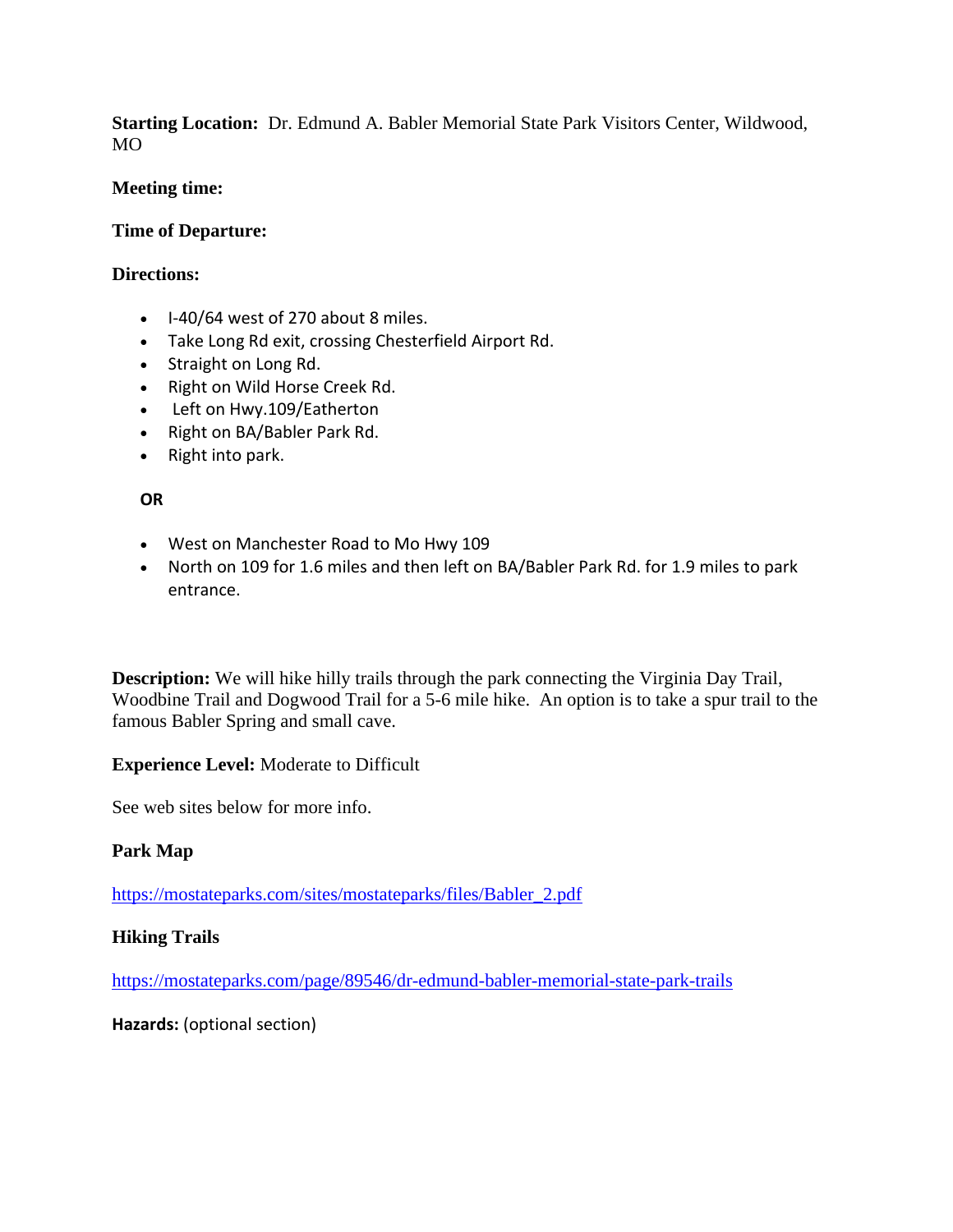Other: Bring a snack and water. Hiking boots or shoes and hiking poles are recommended. Visitor Center is closed at this time. Heated restrooms are available. Dogs are welcome if on a leash.

**Ride Leader:** (Include cell phone number)

\*\*\*\*\*\*\*\*\*\*\*\*\*\*\*\*\*\*\*\*\*\*\*\*\*\*\*\*\*\*\*\*\*\*\*\*\*

## **Bee Tree Park HIKE**

# Participation in STLRC Rides & Hikes is at your own risk. STLRC assumes no liabili

**Starting Location:** Bee Tree Park first parking lot on right after entrance. **Meeting time: Time of Departure: Description:** Hike 2 miles on gravel trail and 2 miles on neighboring streets.

## **Directions:**

From north of South County.

- . Take I-270 past I-55 to I-255.
- . Exit south (right) onto Telegraph Rd (Hwy 231).
- . Follow Telegraph Rd south for 6.7 miles and turn left onto Becker Rd.
- $\mathcal{L}$  Follow Becker Rd 1.5 miles to left turn onto Finestown Ave.
- . Follow Finestown Ave into Bee Tree Park to first parking lot on right.

**Difficulty Level:** EASY with some hills

**Hazards:** Gravel trail with some hills

**Hike Leader:** (Include cell phone number.)

## **Cahokia Mounds HIKE**

Participation in STLRC Rides & Hikes is at your own risk. STLRC assumes no liability.

**Starting Location:** Parking lot near the Interpretive Center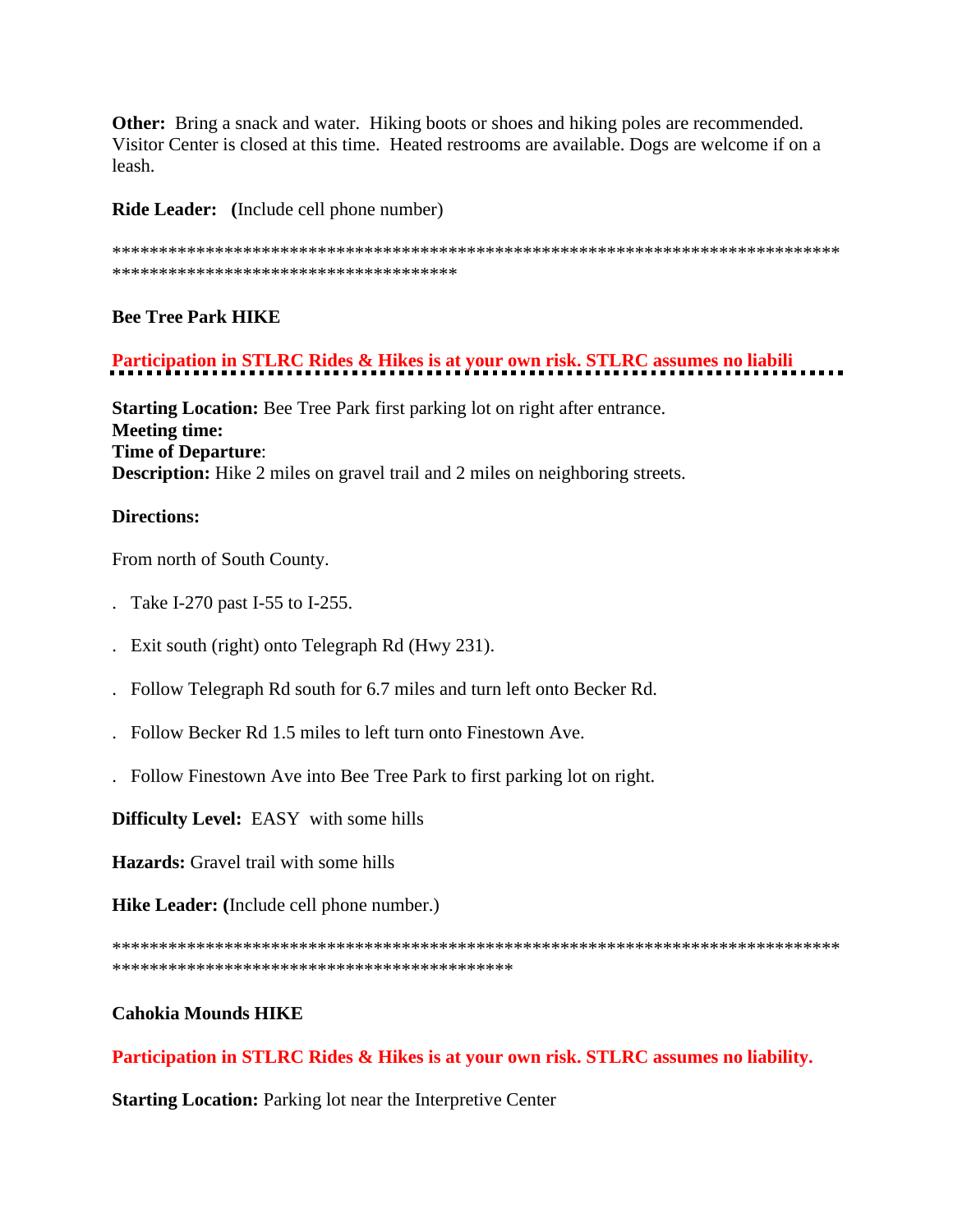## **Meeting** T**ime**:

## **Time of Departure:**

**Description:** Cahokia Mounds is one of only 24 UNESCO World Heritage Sites in the United States. It was the largest and most influential urban settlement beginning more than 1,000 years before European settlement of North America. We will hike the park's four-mile loop trail among the park's 80 mounds including Monk's Mound (the largest) and Woodhenge. If interpretive Center is closed, restrooms may not be available. Dogs on leash are allowed.

## **Directions:**

- East on I-55, I-70, I-44 and I-64 crossing the Mississippi River into Illinois
- After 2 miles keep left to continue on I-55N
- After 3.5 miles take Exit 6 toward Washington Park
- Keep right at the fork, follow signs for Washington Park/Fairmont City
- Merge onto IL Hwy 111 S for .2 miles
- Use left 2 lanes to turn left onto Collinsville Rd.
- After 1.9 miles turn right at park entrance to parking at Interpretative Center.

**Experience Level:** EASY flat trail on unpaved trail. About 4 miles. Climbing Monk's Mound is optional

**Hazards:** (optional section)

**Other:**

**Hike Leader: (**Include cell phone number.)

**\*\*\*\*\*\*\*\*\*\*\*\*\*\*\*\*\*\*\*\*\*\*\*\*\*\*\*\*\*\*\*\*\*\*\*\*\*\*\*\*\*\*\*\*\*\*\*\*\*\*\*\*\*\*\*\*\*\*\*\*\*\*\*\*\*\*\*\*\*\*\*\*\*\*\*\*\*\* \*\*\*\*\*\*\*\*\*\*\*\*\*\*\*\*\*\*\*\*\*\*\*\*\*\*\*\*\*\*\*\*\*\*\*\*\*\*\*\*\*\*\*\*\***

**Castlewood State Park HIKE**

**Participation in STLRC Rides & Hikes is at your own risk. STLRC assumes no liability.**

**Starting Location:** Castlewood State Park, Shelter 1

**Meeting time:** 

#### **Time of Departure:**

**Description:** We will hike the park's trails along the Meramec River as well as climbing to the park's bluffs. Paths are unpaved and steep in places. 3+ miles.

**Directions:**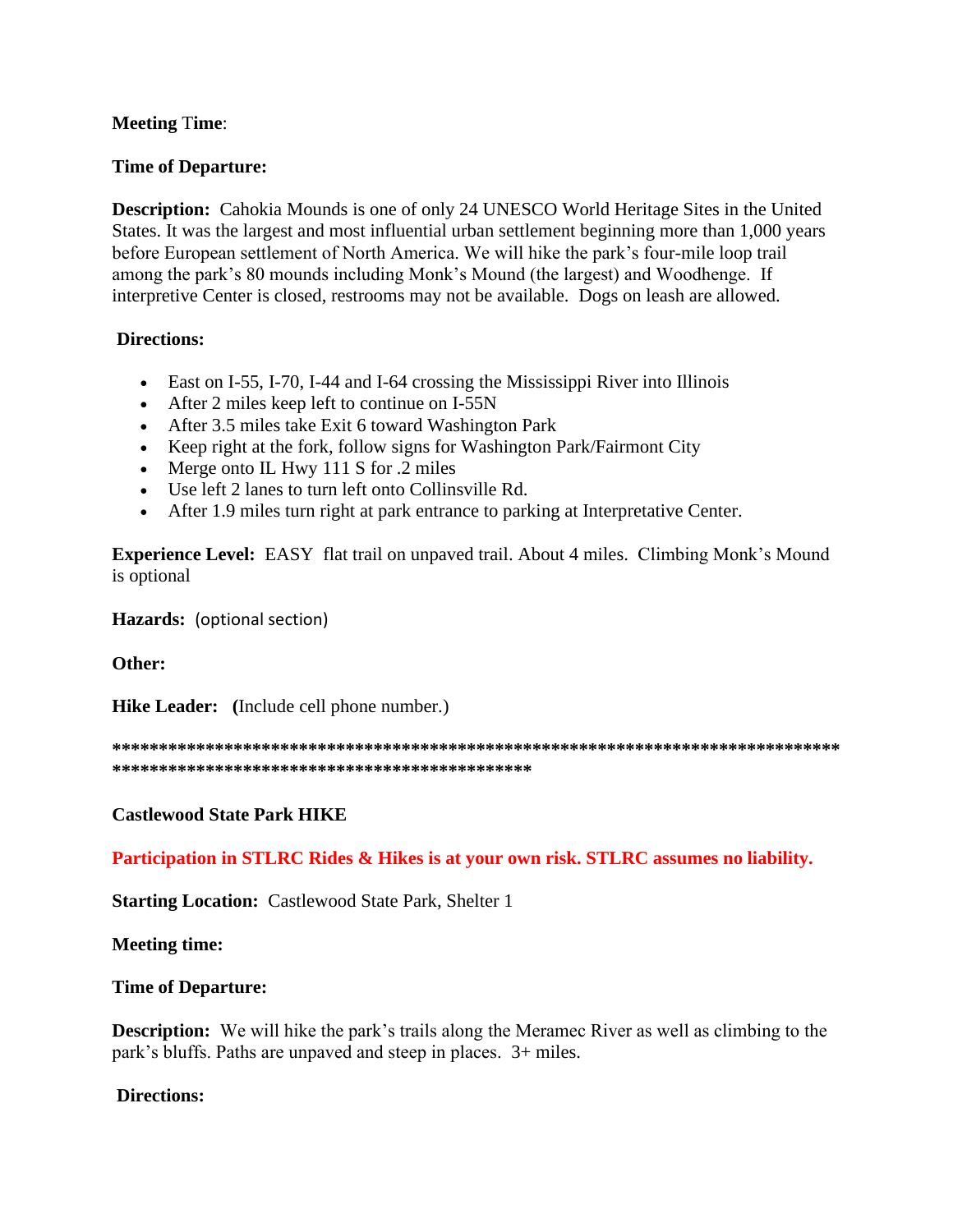- Take Manchester Road or Big Bend Road west of I-270
- Left or south on Ries Rd. to the end. (Ries Rd. is about 1.6 miles west of Hwy 141 on Manchester)
- Left on Kieffer Creek Road into the park.

**Experience Level: MODERATE TO DIFFICULT** steep portions and stairs

**Stops:** 

Hazards:

**Other:** Bring snacks and water. Hiking shoes or boots and hiking sticks are recommended.

Hike Leader: (Include cell phone number.)

\*\*\*\*\*\*\*\*\*\*\*\*\*\*\*\*\*\*\*\*\*\*\*\*\*\*\*\*\*\*\*\*\*

## **Clark Trail HIKE**

Participation in STLRC Rides & Hikes is at your own risk. STLRC assumes no liability.

**Starting Location:** Lewis and Clark Trailhead, Weldon Springs, MO **Meeting time: Time of Departure: Description:** Hike a moderately strenuous 5.3 mile hike in Weldon Springs, MO

## **Directions:**

- West on Hwy  $40/1-64$  past the Missouri River
- Take Hwy 94 exit south about 2 1/4 miles to the trailhead on the left I (1.2 miles south of  $Hwv D.$

**Experience Level: MODERATE** Moderately strenuous with some hills, 5.3 miles.

**Stops:** Overlook of Missouri River and Katy Trail

Hazards: (optional section)

**Other:** Bring water and a snack. No Restrooms. Do not bring valuables in your car. Be sure to lock your vehicle. Leader expects the pace will be 1 - 2 miles per hour. Hiking boots or shoes and hiking poles advised as well as dressing in layers.

Hike Leader: (Include cell phone number.)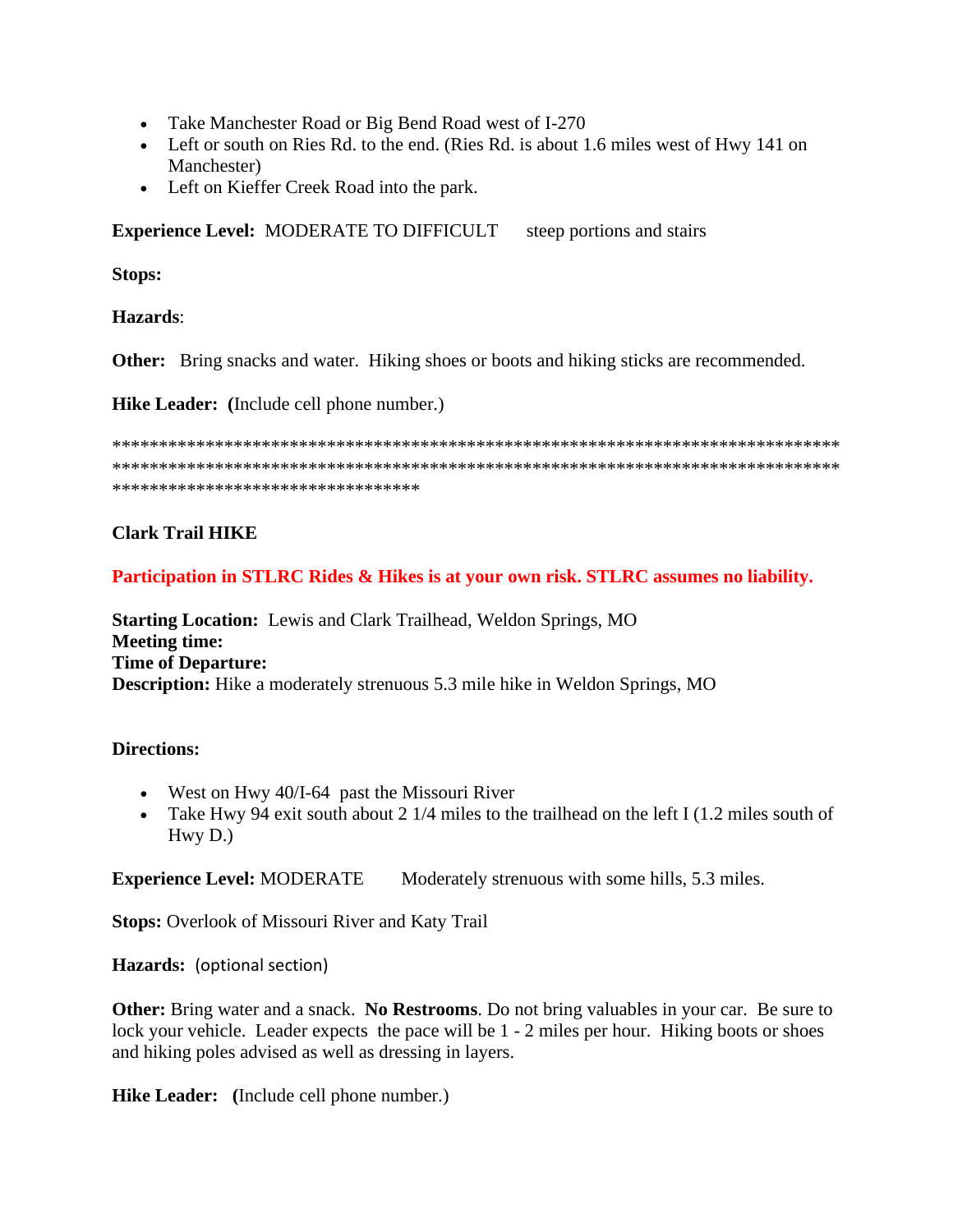# **Cliff Cave Park HIKE**

# Participation in STLRC Rides & Hikes is at your own risk. STLRC assumes no liability.

**Starting Location:** Cliff Cave Park, 806 Cliff Cave Rd, St. Louis, MO 63129 **Meeting time:** 

## **Time of Departure:**

**Description:** Hike about 5 miles +/-. Hike on paved trails with some big hills. Restrooms available and dogs on leash are welcome. Leaves should be colorful in the fall. No go if raining at start. Meet at the Trailhead on upper parking lot.

## **Directions:**

- From I-255 exit #2, go right (south) 1.6 miles
- Left On Cliff Cave Road at Circle-K Station.
- Go 2.6 miles to Upper parking lot entrance on left across from England Town Rd.
- Park in parking area around rest room

## **Experience Level: EASY with some hills**

## **Stops:**

Hazards: (optional section)

**Other:** Bring snack or lunch if you want. Restaurants (Bread Company, First Watch) nearby if you want to eat inside after hike.

Ride Leader: (Include cell phone number)

# **Creve Coeur Lake HIKE**

# Participation in STLRC Rides & Hikes is at your own risk. STLRC assumes no liability.

**Starting Location: Sailboat Cove at Creve Coeur Lake Meeting time: Time of Departure: Description:** Walk 4+ or - miles on mostly flat paved trail. See Creve Coeur Lake, Fee Fee Greenway trail, forests, marshes, bottom lands and Missouri River.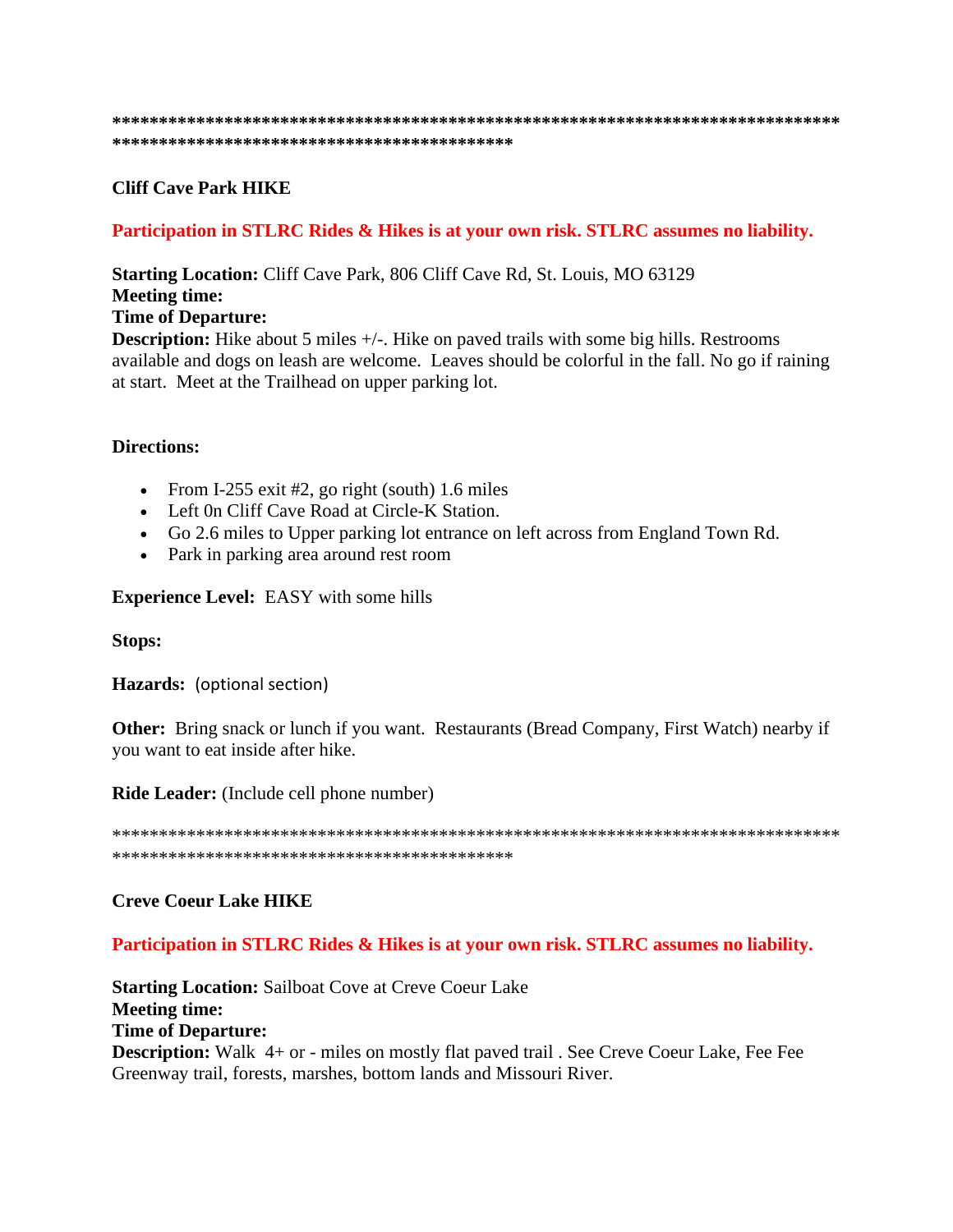**Experience Level: EASY** going around the lake. **MEDIUM** if you add on the other trail up to Maryland Heights Community Center.

## **Directions:**

- From I-270, exit at Dorsett Rd.
- West 1.5 miles to Marine Ave.
- Turn right (north) on Marine for about 1.3 miles to Sailboat Cove entrance.

**Experience Level:** EASY TO MEDIUM. Mostly flat around the lake and gentle uphill on the Fee Fee Greenway Trail.

**Stops:**

**Hazards** (optional section)

**Other:** Restrooms are available at the start of the ride. Bring water and a snack.

**Ride Leader: (**Include cell phone number)

**\*\*\*\*\*\*\*\*\*\*\*\*\*\*\*\*\*\*\*\*\*\*\*\*\*\*\*\*\*\*\*\*\*\*\*\*\*\*\*\*\*\*\*\*\*\*\*\*\*\*\*\*\*\*\*\*\*\*\*\*\*\*\*\*\*\*\*\*\*\*\*\*\*\*\*\*\*\* \*\*\*\*\*\*\*\*\*\*\*\*\*\*\*\*\*\*\*\*\*\*\*\*\*\*\*\*\*\*\*\*\*\*\*\*\*\*\*\*\*\***

**Cuivre River HIKE**

**Participation in STLRC Rides & Hikes is at your own risk. STLRC assumes no liability.**

**Starting Location:** Cuivre River State Park in Troy Missouri

Parking lot on Hardy Road in Cuivre River State Park (see directions below)

**Meeting time:** Be early rather than late.

## **Time of Departure:**

**Description:** This hike (near Troy, MO) goes through a wooded area and then around a pretty little lake and back through the woods again. There are forty miles of trails. We will be doing around 7 miles on the Old Schoolhouse and Lakeside Trails. These are fairly flat and easy. Maps will be provided.

## **Directions:**

- (All four lane highway except for the last little bit.) **USE THESE DIRECTIONS AS THERE ARE MANY ENTRANCES INTO THE PARK.** This entrance is the closest to St. Louis.
- Starting at I-64 or I-70, drive to US-61.
- Take US-61 north for 18 miles.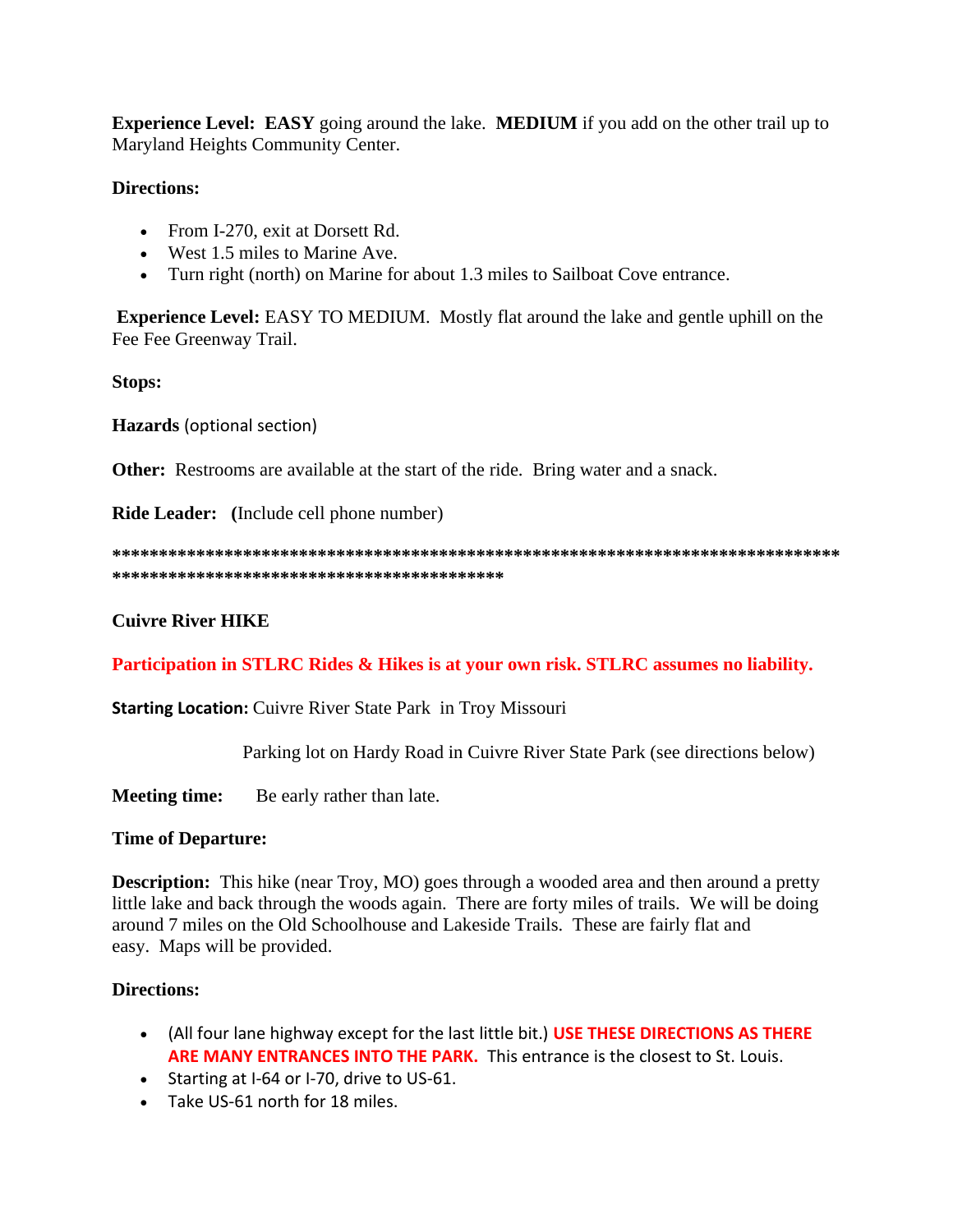- Exit MO-47 north and turn right for 3 miles.
- Turn left on MO-147. (Watch for the sign to enter the park on your left.
- Drive 1.8 miles or so into the park.
- Take the first right onto Hardy Road for .24 miles.
- Make the first left into a parking lot. (you cannot see the parking lot but the drive into it is obvious.)

## **Experience Level:** MEDIUM

**Stops:**

**Hazards:** (optional section)

## **Other:**

- No tricky climbing, or creeks to cross so you probably will not need hiking sticks. Hiking boots recommended. Packed dirt trail.
- Bring water and lunch to carry with you.
- Porta-potty available along trail but not at parking lot.

**RSVP:** Please notify (name, cell phone number, and email address) if you plan to attend so we don't start without you.

If you change your mind and do not attend also, report to (name).

**Hike Leader: (**Include cell phone number.)

\*\*\*\*\*\*\*\*\*\*\*\*\*\*\*\*\*\*\*\*\*\*\*\*\*\*\*\*\*\*\*\*\*\*\*\*\*\*\*\*\*\*\*\*\*\*\*\*\*\*\*\*\*\*\*\*\*\*\*\*\*\*\*\*\*\*\*\*\*\*\*\*\*\*\*\*\*\* \*\*\*\*\*\*\*\*\*\*\*\*\*\*\*\*\*\*\*\*\*\*\*\*\*\*\*\*\*\*\*\*\*\*\*\*\*\*\*\*\*\*\*\*\*

**Don Robinson Park HIKE**

**Participation in STLRC Rides & Hikes is at your own risk. STLRC assumes no liability.**

**Starting Location:** Don Robinson State Park upper parking lot by bathrooms and old house

**Meeting time:** 

#### **Time of Departure:**

**Description:** Sandstone Canyon hike in Don Robinson State Park. About four miles (may add more visiting wet weather waterfall in canyon**)** Trail is primarily dirt/rock with uphill leaving canyon. Interesting area donated by the inventor of OFF cleaning products. Picturesque canyon and surrounding hills.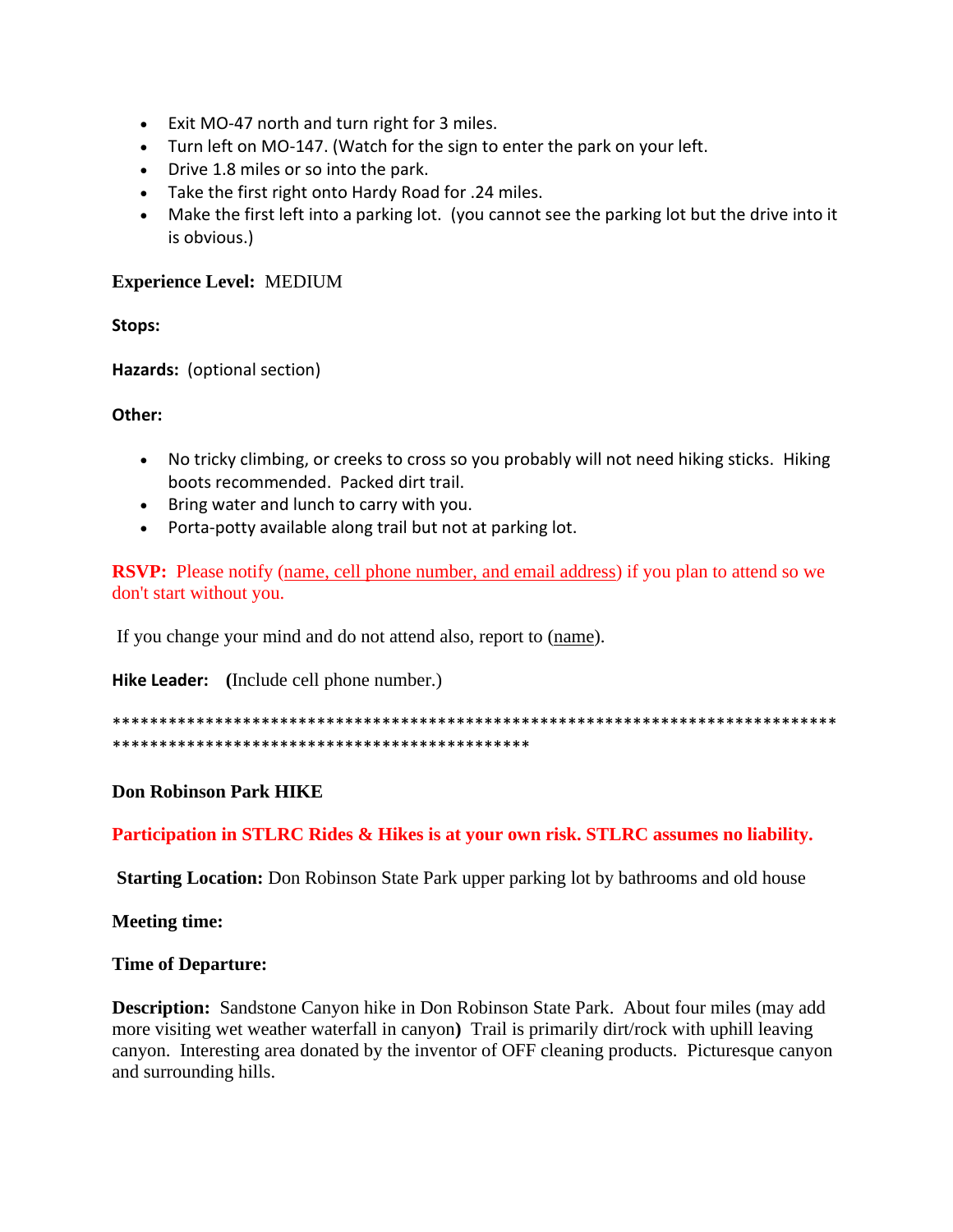## **Directions:**

- From MO 141 and I 44
- Continue west on I44
- Exit 264 to MO 109 South
- Right onto State Hwy FF
- Left onto State Hwy F
- Continue straight onto Lynch Rd
- Right on Byrnesville Rd
- Right into Park
- Approximately 20 Miles or 30 Minutes from MO 141 and I 44, according to Google Maps

**Experience Level:** Moderate to difficult

**Stops:**

**Hazards:** (optional section)

**Other:** • Hiking boots or shoes and hiking poles are advised. Dogs on leash are welcome. Bring water and snacks.

**Hike Leader: (**Include cell phone number.)

```
******************************************************************************
*******************************************
```
# **Fenton Park HIKE**

## **Participation in STLRC Rides & Hikes is at your own risk. STLRC assumes no liability.**

**Starting Location: Fenton City Park and Meramec Greenway Meeting time: Time of Departure: Description**: Flat hike on paved trail. Approximately 3 -5 +/- miles. Can easily be shortened. **Directions:**

- I-44 West from I-270. Cross the Meramec River
- Take the immediate first exit for N. Hwy Dr./Soccer Park Rd. (Exit#275).
- Right onto Soccer Park Rd. for 0.4 mi.
- At the T, right on Yarnell Rd. for 1.3 mi
- Currently the Fenton Park Entrance is closed. Turn right on Larkin Williams after golf course and then left into a side park entrance.
- Take a first left to the large building with restrooms.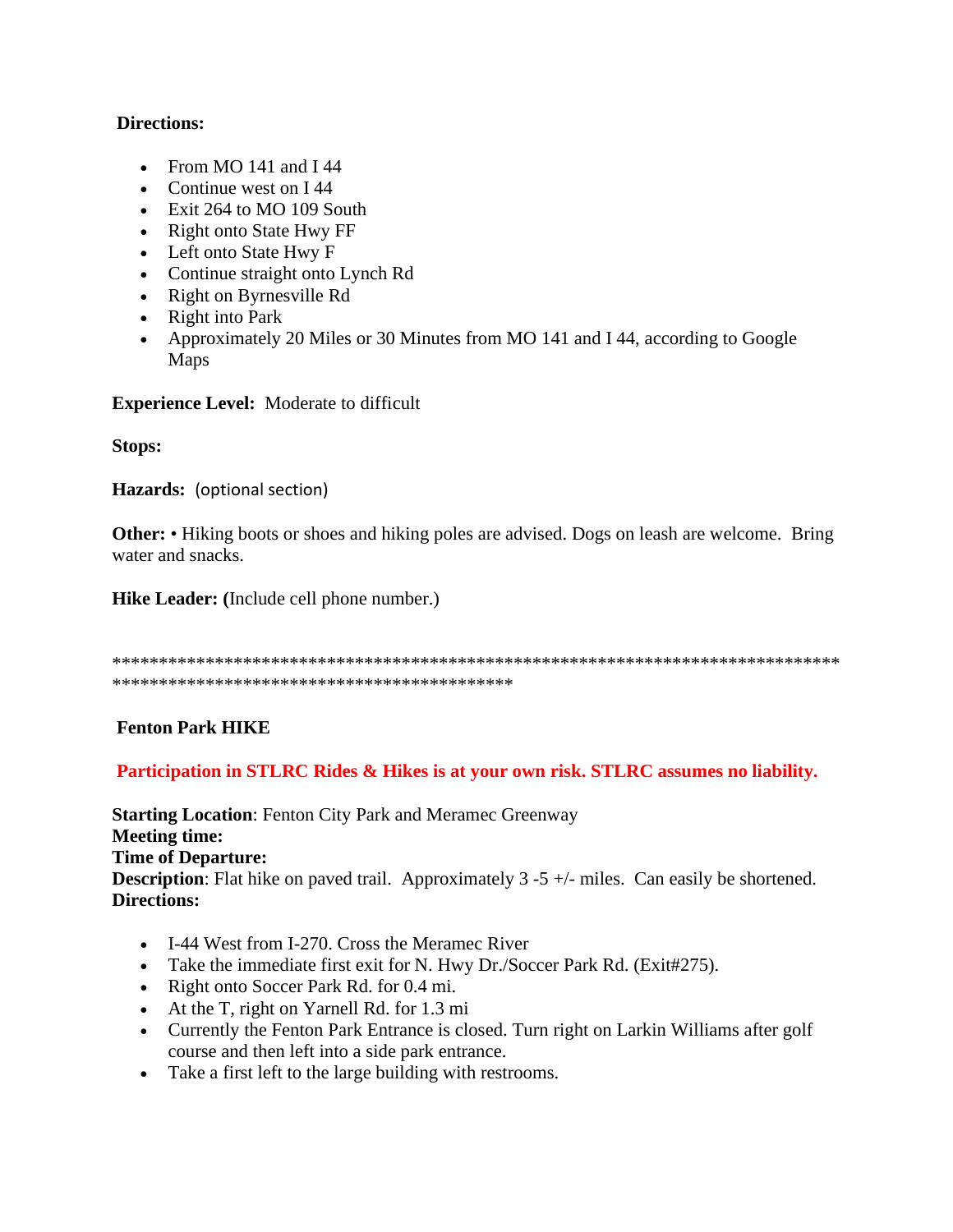• Heated restrooms may be available at Fenton Park and portable toilets at George Winter Park and Mini Ha Ha Park at rest stops.

**Experience Level:** EASY

**Stops:**

**Hazards:** (optional section)

**Other:**

**Hike Leader: (**Include cell phone number.)

\*\*\*\*\*\*\*\*\*\*\*\*\*\*\*\*\*\*\*\*\*\*\*\*\*\*\*\*\*\*\*\*\*\*\*\*\*\*\*\*\*\*\*\*\*\*\*\*\*\*\*\*\*\*\*\*\*\*\*\*\*\*\*\*\*\*\*\*\*\*\*\*\*\*\*\*\* \*\*\*\*\*\*\*\*\*\*\*\*\*\*\*\*\*\*\*\*\*\*\*\*\*\*\*\*\*\*\*\*\*\*\*\*\*\*\*\*\*\*\*\*\*\*\*\*\*\*\*\*\*\*\*\*\*\*\*\*\*\*\*\*\*\*\*\*\*\*\*\*\*\*\*\*\*\* \*\*\*\*\*\*\*\*\*\*\*\*\*\*\*\*\*\*\*\*\*\*\*\*\*\*\*\*\*\*\*\*\*

## **Forest Park HIKE**

**Participation in STLRC Rides & Hikes is at your own risk. STLRC assumes no liability.**

**Starting Location:** Forest Park Visitors Center, 5595 Grand Drive, St. Louis, MO

**Meeting time:**

## **Time of Departure:**

**Description:** We will walk the park's 6+ mile perimeter path with some deviations to visit scenic, historic and lesser known sites within the park. Path is both paved and gravel, mostly flat with some gradual hills.

## **Directions:**

- The Visitor Center (Dennis and Judith Jones Visitor and Education Center) (yellow building with clock tower) is behind and to the east of the Missouri History Museum on Lindell Blvd. about halfway between Kingshighway Blvd. and Skinker Blvd.
- Park across from the Center. The address is 5595 Grand Drive.

## **Experience Level:** EASY

**Stops:**

**Hazards:** (optional section)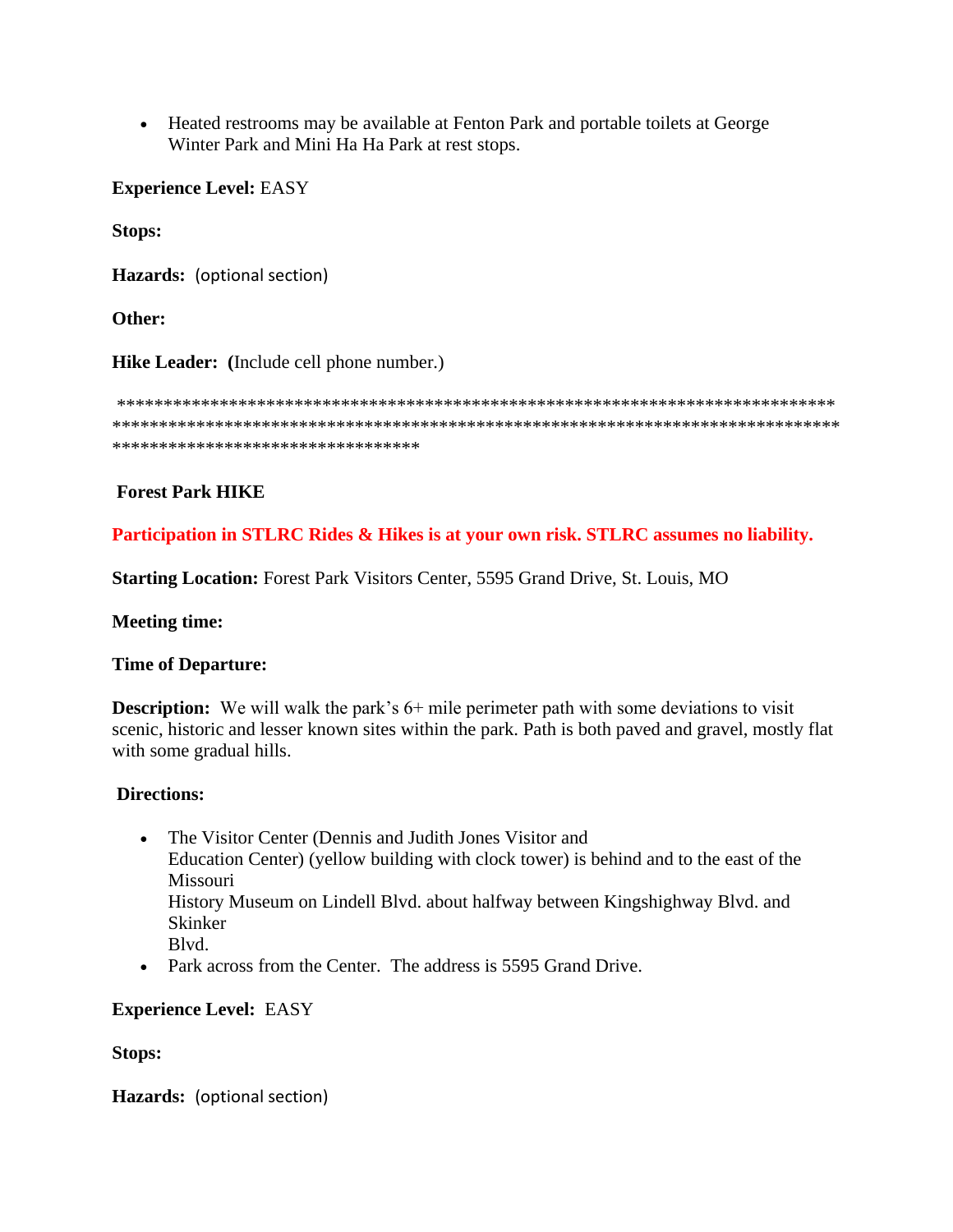**Other:** Dogs on leash welcome. Bring water and snack to carry with you. Restrooms at Visitors **Center** 

## **Stops:**

**Hike Leader: (**Include cell phone number.)

\*\*\*\*\*\*\*\*\*\*\*\*\*\*\*\*\*\*\*\*\*\*\*\*\*\*\*\*\*\*\*\*\*\*\*\*\*\*\*\*\*\*\*\*\*\*\*\*\*\*\*\*\*\*\*\*\*\*\*\*\*\*\*\*\*\*\*\*\*\*\*\*\*\*\*\*\*\* \*\*\*\*\*\*\*\*\*\*\*\*\*\*\*\*\*\*\*\*\*\*\*\*\*\*\*\*\*\*\*\*\*\*\*\*\*\*\*\*\*\*\*\*

# **Greentree-Meramec Parkway HIKE**

## **Participation in STLRC Rides & Hikes is at your own risk. STLRC assumes no liability.**

**Starting Location:** Greentree Park Public fishing access,2202 Marshall Rd, Kirkwood, MO 63122

**Meeting time:** 9:30

## **Time of Departure:** 10:00

**Description:** This is a flat, mostly paved walk along the Meramec Greenway in Kirkwood/Valley Park, 7 miles possible; people can shorten as desired- an out and back walk. Dogs are permitted on leash. Bring water and snacks if desired. Leader will walk in the rain unless it's a gully washer, feel free to call if conditions are questionable.

# **Directions:**

- Heading East on I-44
- Take Exit #272
- Left on Highway 141 for approximately 0.7 miles
- Right on Marshall Road for about 0.2miles
- Veer Left on Beckett Memorial Drive about 0.1 miles (or a block)
- Right St. Louis Ave for about 1 mile then becomes Marshall
- Continue another 1.4-ish miles
- Right into Greentree Park Public fishing access parking area. (Restrooms, if open)

OR

- Heading West on I-44
- Take Exit #278
- West on Big Bend Blvd approximately 2 miles.
- Go left on Marshall approximately 1.2 miles
- Left into Greentree Park Public fishing access parking area. (Restrooms, if open)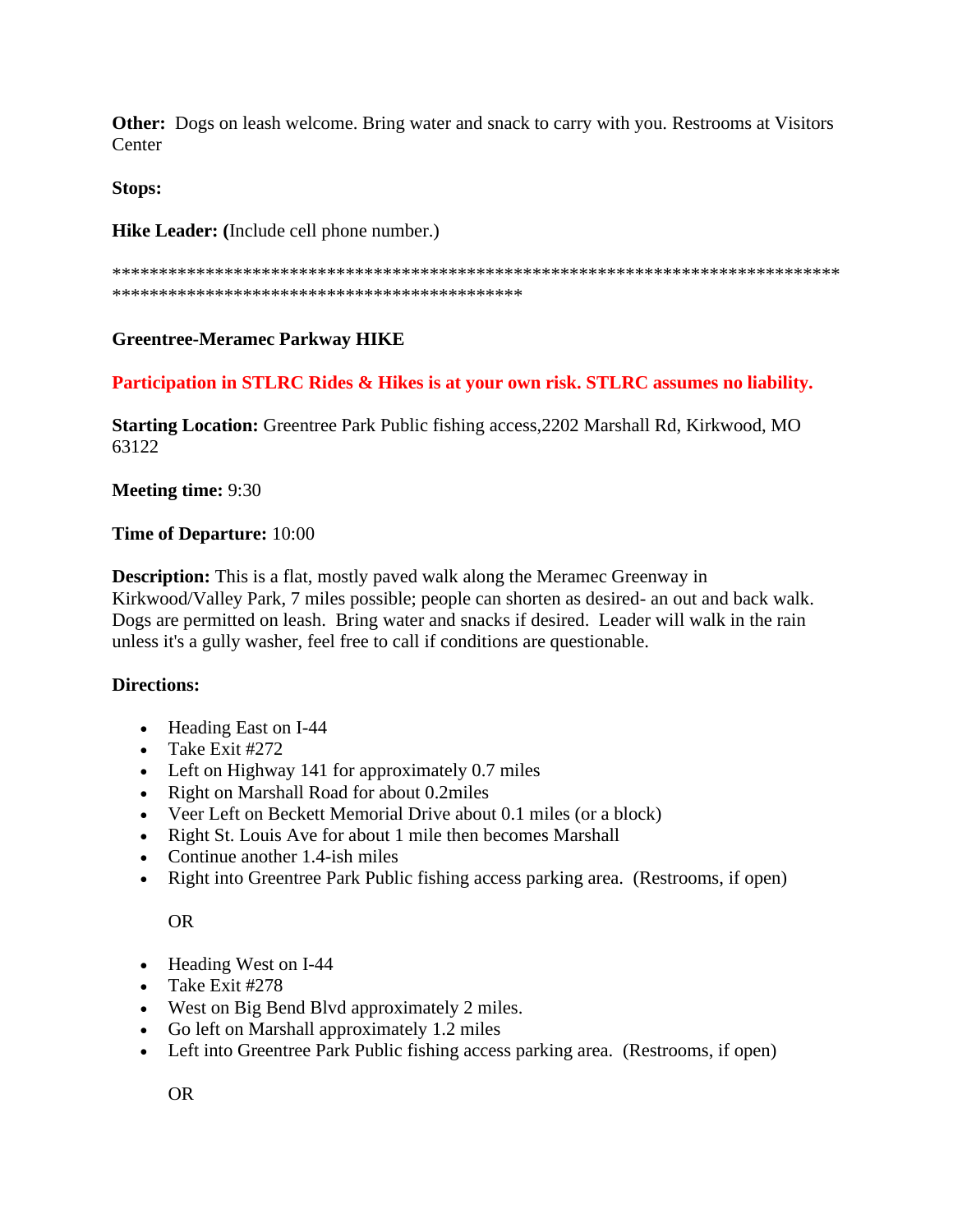- Heading South on 270
- $\bullet$  Exit #7
- Right on Big Bend for approximately 0.5 miles
- Go left on Marshall approximately 1.2 miles
- Left into Greentree Park Public fishing access parking area. (Restrooms, if open)

OR

- Heading North on 270, there is no exit for Big Bend, you pass it, then turn around.
- Take Exit #8
- L-Dougherty Ferry, cross over highway x 1 block
- Go North on 270 to Exit #7
- Right on Big Bend for approximately 0.5 miles
- Go left on Marshall approximately 1.2 miles
- Left into Greentree Park Public fishing access parking area. (Restrooms, if open)

**Hike Leader: (**Include cell phone number.)

\*\*\*\*\*\*\*\*\*\*\*\*\*\*\*\*\*\*\*\*\*\*\*\*\*\*\*\*\*\*\*\*\*\*\*\*\*\*\*\*\*\*\*\*\*\*\*\*\*\*\*\*\*\*\*\*\*\*\*\*\*\*\*\*\*\*\*\*\*\*\*\*\*\*\*\*\*\* \*\*\*\*\*\*\*\*\*\*\*\*\*\*\*\*\*\*\*\*\*\*\*\*\*\*\*\*\*\*\*\*\*\*\*\*\*\*\*\*\*\*\*\*

#### **Horseshoe Lake/Walker Island HIKE**

## **Participation in STLRC Rides & Hikes is at your own risk. STLRC assumes no liability.**

**Starting Location:** Horseshoe Lake State Park picnic/trailhead parking across causeway on Walker Island.

#### **Meeting time:**

#### **Time of Departure:**

**Description:** Easy, flat 4-mile loop trail through a variety of habitats (woods, prairie, marsh, swamp and fields) that make up Walker Island,

the center of Horseshoe Lake State Park.

#### **Directons:**

- East crossing the Mississippi River on Interstates 64, 44, 70 and 55 entering Illinois.
- After 3.5 miles keep left to continue on I-55 North????Take Exit 6 (Ill Hwy. 111) toward Wood River/Pontoon Beach.
- After 3.2 miles turn Left into Horseshoe Lake State Park
- At "T" turn left continue across causeway to Picnic/Parking area and trailhead.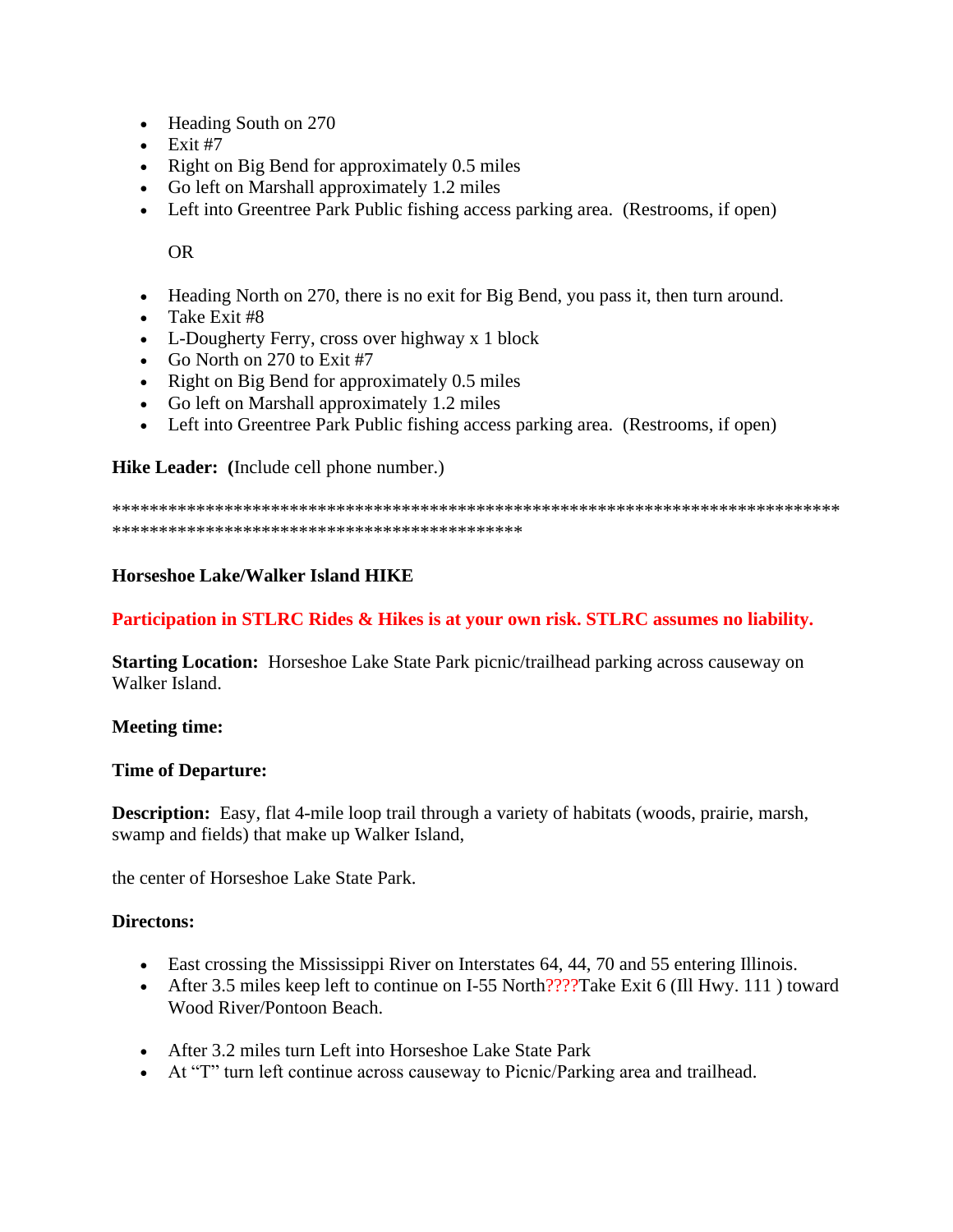**Experience Level:** EASY

**Hazards:** (optional)

**Stops:**

**Other:**

**Hike Leader: (**Include cell phone number.)

**\*\*\*\*\*\*\*\*\*\*\*\*\*\*\*\*\*\*\*\*\*\*\*\*\*\*\*\*\*\*\*\*\*\*\*\*\*\*\*\*\*\*\*\*\*\*\*\*\*\*\*\*\*\*\*\*\*\*\*\*\*\*\*\*\*\*\*\*\*\*\*\*\*\*\*\*\*\* \*\*\*\*\*\*\*\*\*\*\*\*\*\*\*\*\*\*\*\*\*\*\*\*\*\*\*\*\*\*\*\*\*\*\*\*\*\*\*\*\*\***

Klondike Park **HIKE**

**Participation in STLRC Rides & Hikes is at your own risk. STLRC assumes no liability.**

**Location:** Klondike Park Visitor Center, Augusta, MO

## **Meeting time:**

## **Time of Departure:**

**Description:** Walk about 4.75 miles with some steep climbs in the Klondike Park in Augusta, MO. A lot of the hike is flat but there are some steep climbs and rough parts. Some of the trail is paved, but mostly gravel. The view is worth the climb. Other less difficult options are available to do on your own such as the walk around the lake which is easy and pretty. Maps are available at the Visitor Center.

## **Directions:**

- From 270 and 141 go west on HWY 40 for about 11 miles.
- Continue through Chesterfield Valley crossing the Missouri River.
- Take exit 10 for MO-94
- Left on 94 staying on 94 for about 15 miles to Klondike Park, 4600 S Missouri 94, Augusta MO
- At the entrance, go straight up the hill to the Visitor Center. You do not need to go around the lake.

**Experience Level:** MODERATE AND DIFFICULT There are other options that aren't as difficult available if you would like to explore on your own using a map from the Visitor Center.

**Terrain:** There are some steep climbs and part of the hike is a little rough, but mostly flat. Some parts are paved and some are gravel.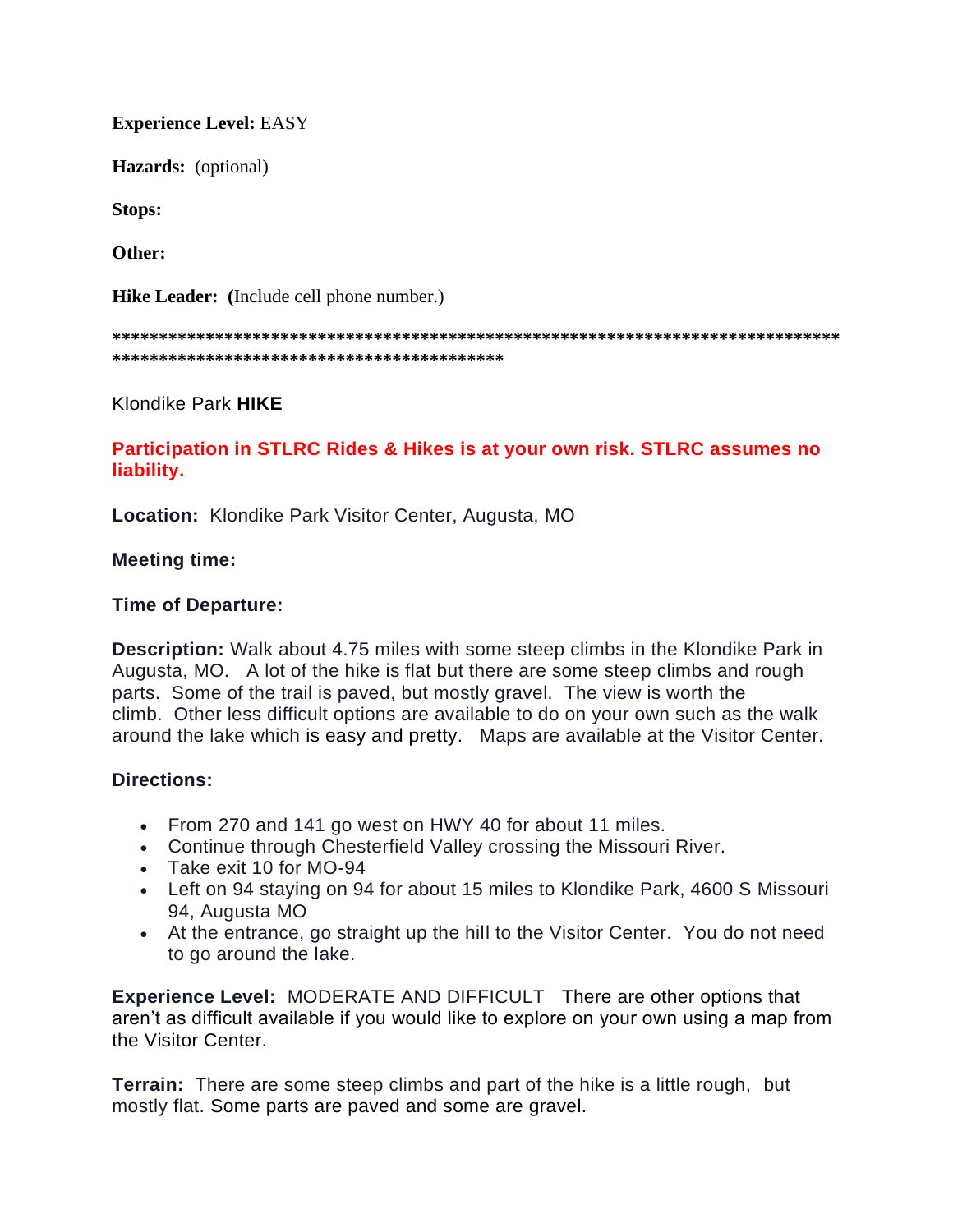**Restrooms:** The Visitors Center is closed but there is a porta potty nearby.

**Hazards:** (optional)

# **Other:**

- Maps of the trails are available at the Visitor's Center
- Hiking shoes or boots and poles are suggested.
- Bring water and a snack.
- Wine Country Gardens is a very nice place to eat after the hike if anyone is interested. Sandwiches, salads, and fancy desserts.
- AND beer and fine wine. 2711 S. Route 94 Defiance, MO

**Ride Leader:** (include cell phone number)

\*\*\*\*\*\*\*\*\*\*\*\*\*\*\*\*\*\*\*\*\*\*\*\*\*\*\*\*\*\*\*\*\*\*\*\*\*\*\*\*\*\*\*\*\*\*\*\*\*\*\*\*\*\*\*\*\*\*\*\*\*\*\*\*\*\*\*\*\*\*\*\*\*\*\*\*\*\* \*\*\*\*\*\*\*\*\*\*\*\*\*\*\*\*\*\*\*\*\*\*\*\*\*\*\*\*\*\*\*\*\*\*\*\*\*\*\*\*\*\*\*\*\*

# **Lewis and Clark HIKE**

# **Participation in STLRC Rides & Hikes is at your own risk. STLRC assumes no liability.**

**Starting Location:** Lewis and Clark Trailhead, Weldon Springs, MO **Meeting time: Time of Departure: Description:** Hike a moderately strenuous hike in Weldon Springs, MO 5.2 miles for the short version. 7.5 miles for the long version.

# **Directions:**

- West on Hwy 40/I-64 past the Missouri River
- Take Hwy 94 exit south about 2  $1/4$  miles to the trailhead on the left I (1.2 miles south of Hwy D.)

**Experience Level:** MODERATE TO DIFFICULT strenuous with some hills.

**Stops:** Overlook of Missouri River and Katy Trail

**Hazards:** (optional)

**Other:** Bring water and a snack. **No Restrooms**. Could use restrooms at the Weldon Spring Interpretive Center (by the mountain of Rock),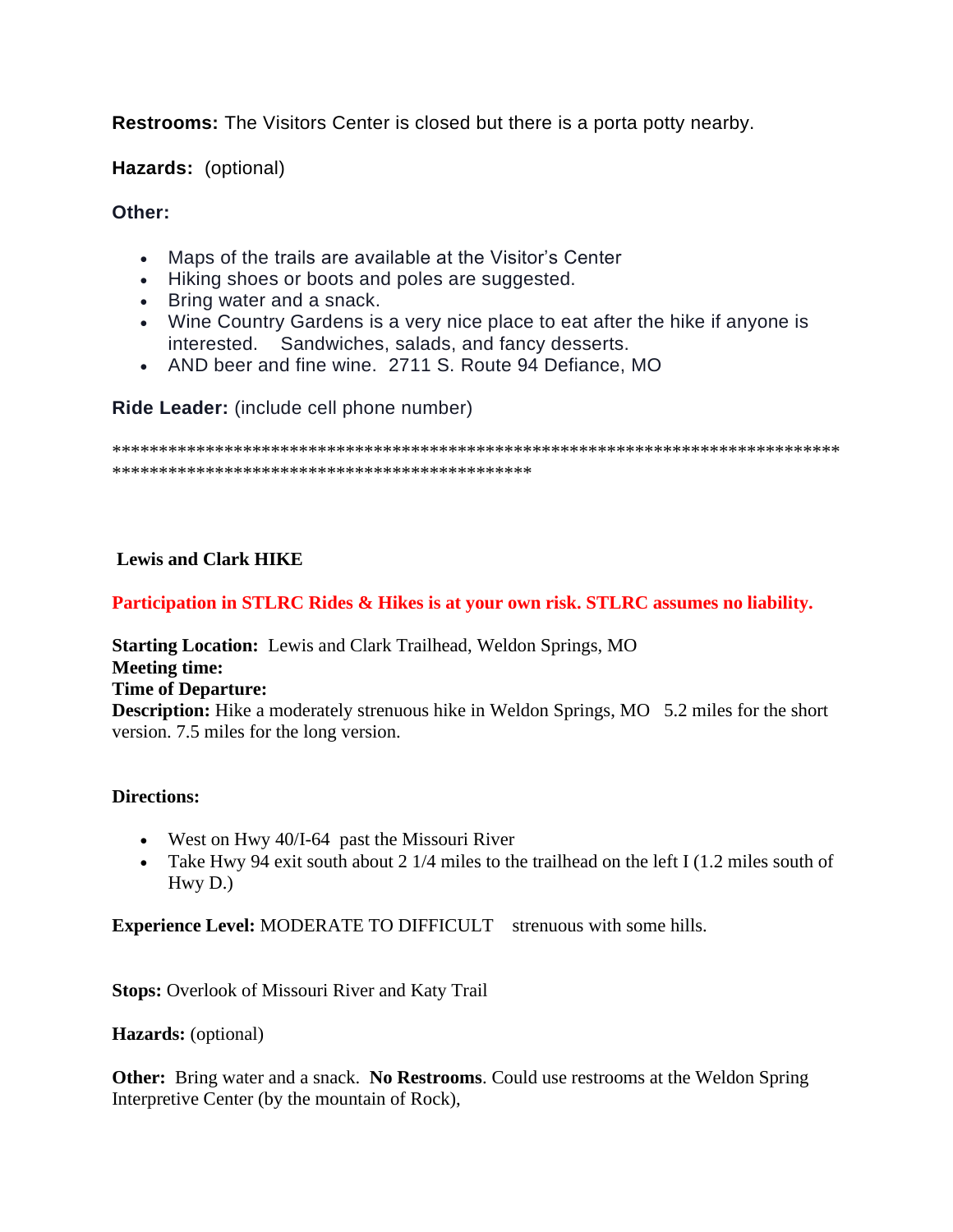2 miles south of Hwy 94 and 40 on your right. This is where we start for the Hamburg Trail. Do not bring valuables in your car. Be sure to lock your vehicle.

Hike Leader: (Include cell phone number.)

## **Laumeier Sculpture Park HIKE**

## Participation in STLRC Rides & Hikes is at your own risk. STLRC assumes no liability.

**Starting Location:** Laumeier Sculpture Park, Sunset Hills, MO **Meeting time: 9:15 am Time of Departure:** 9:30 am Description: Hike a mostly flat, grassy paved trails with some natural, wooded sections with a

couple of hills as well while enjoying sculpture along the way. Walk as short or long a hike as you want under 5 miles. If you don't get enough here, we can drive a short way to the Watson Trail, Russell Emmenegger Park, or Powder Valley.

## **Directions:**

- From Hwy 44, take the Lindbergh Blvd. exit 277B going south for .5 miles
- Turn right on Rott Road (stoplight) for .5 miles.
- Left into first parking lot (12580 Rott Road, 63127).
- Park on this level. There are two more lots (upper and lower)

## **Experience Level: EASY**

**Stops:** 

Hazards: (optional)

Other:

**Hike Leader:** (Include cell phone number.)

## **Lewis and Clark HIKE**

Participation in STLRC Rides & Hikes is at your own risk. STLRC assumes no liability.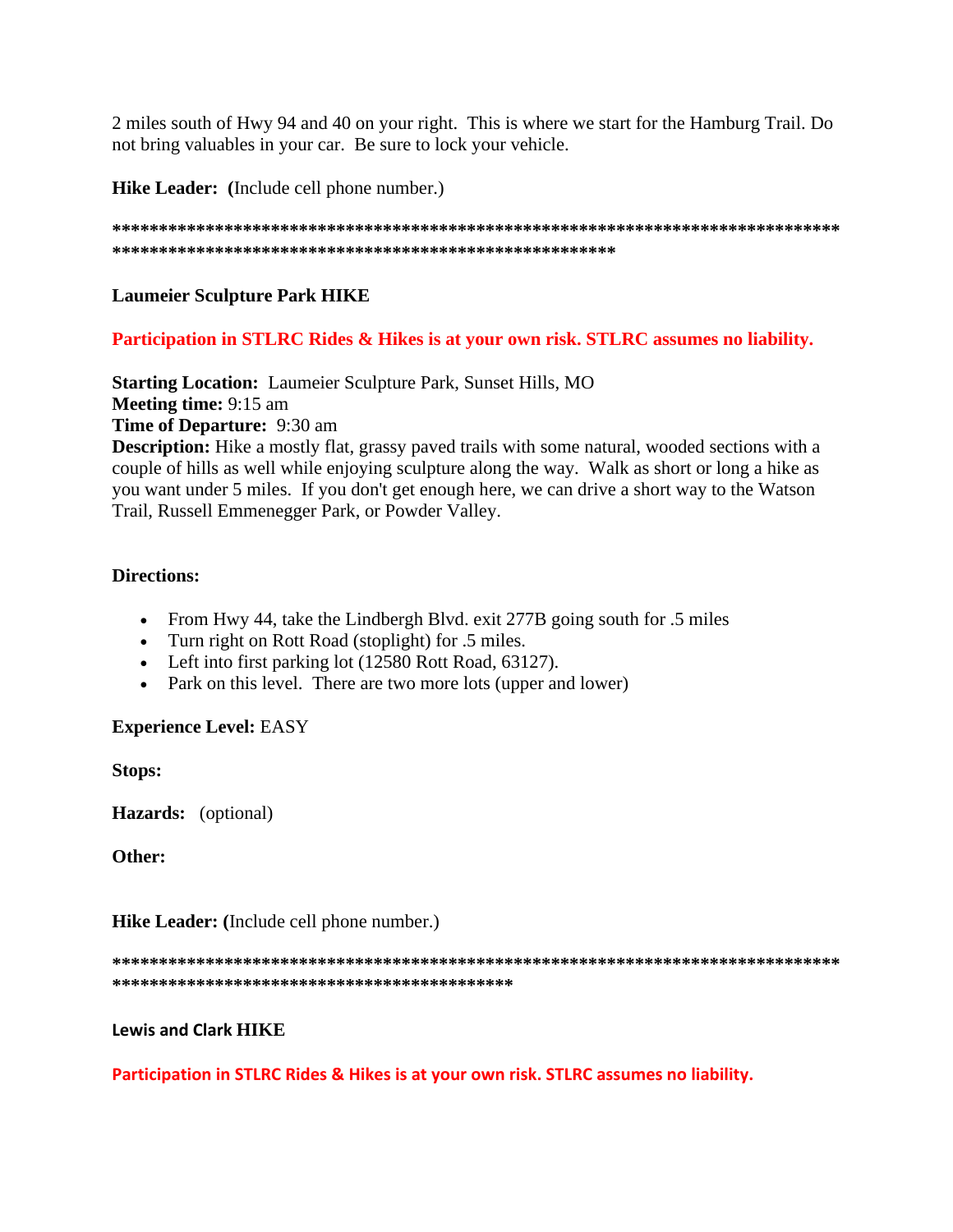**Starting Location:** Lewis and Clark Trailhead, Weldon Springs, MO **Meeting time: Time of Departure: Description:** Hike a moderately strenuous hike in Weldon Springs, MO of 5+ miles **Directions:**

- West on Hwy 40/I-64 past the Missouri River
- Take Hwy 94 exit south about 2 1/4 miles to the trailhead on the left I (1.2 miles south of Hwy D.)

**Experience Level:** MODERATE to DIFFICULT strenuous with some hills.

# **Hazards:**

**Stops:** Overlook of Missouri River and K)

2 miles south of Hwy 94 and 40 on your right. This is where we start for the Hamburg Trail. Do not bring valuables in your car. Be sure to lock your vehicle. Hiking boots or shoes and hiking poles advised.

**Hike Leader: (**Include cell phone number.)

**\*\*\*\*\*\*\*\*\*\*\*\*\*\*\*\*\*\*\*\*\*\*\*\*\*\*\*\*\*\*\*\*\*\*\*\*\*\*\*\*\*\*\*\*\*\*\*\*\*\*\*\*\*\*\*\*\*\*\*\*\*\*\*\*\*\*\*\*\*\*\*\*\*\*\*\*\*\* \*\*\*\*\*\*\*\*\*\*\*\*\*\*\*\*\*\*\*\*\*\*\*\*\*\*\*\*\*\*\*\*\*\*\*\*\*\*\*\*\*\*\*\*\***

**Lone Elk Park HIKE** 

**Participation in STLRC Rides & Hikes is at your own risk. STLRC assumes no liability.**

**Starting Location:** Lone Elk Park, White Bison Trailhead near the Visitor Center

**Meeting time:**

**Time of Departure:** 

**Description:** Hike is about 4 miles, Terrain is hilly and rough, earth and rock

## **Directions:**

- Take I-44 west of I-270 Take Exit #272 towards Hwy 141
- Keep right, following signs for N Outer Road.
- At the 1st roundabout, take the  $2^{nd}$  exit onto the North Outer Service Road (the 1<sup>st</sup> exit is Buder Park)
- At the  $2^{nd}$  roundabout, take the  $1^{st}$  exit staying on the Outer Service Road going west.
- Continue to Lone Elk Park Road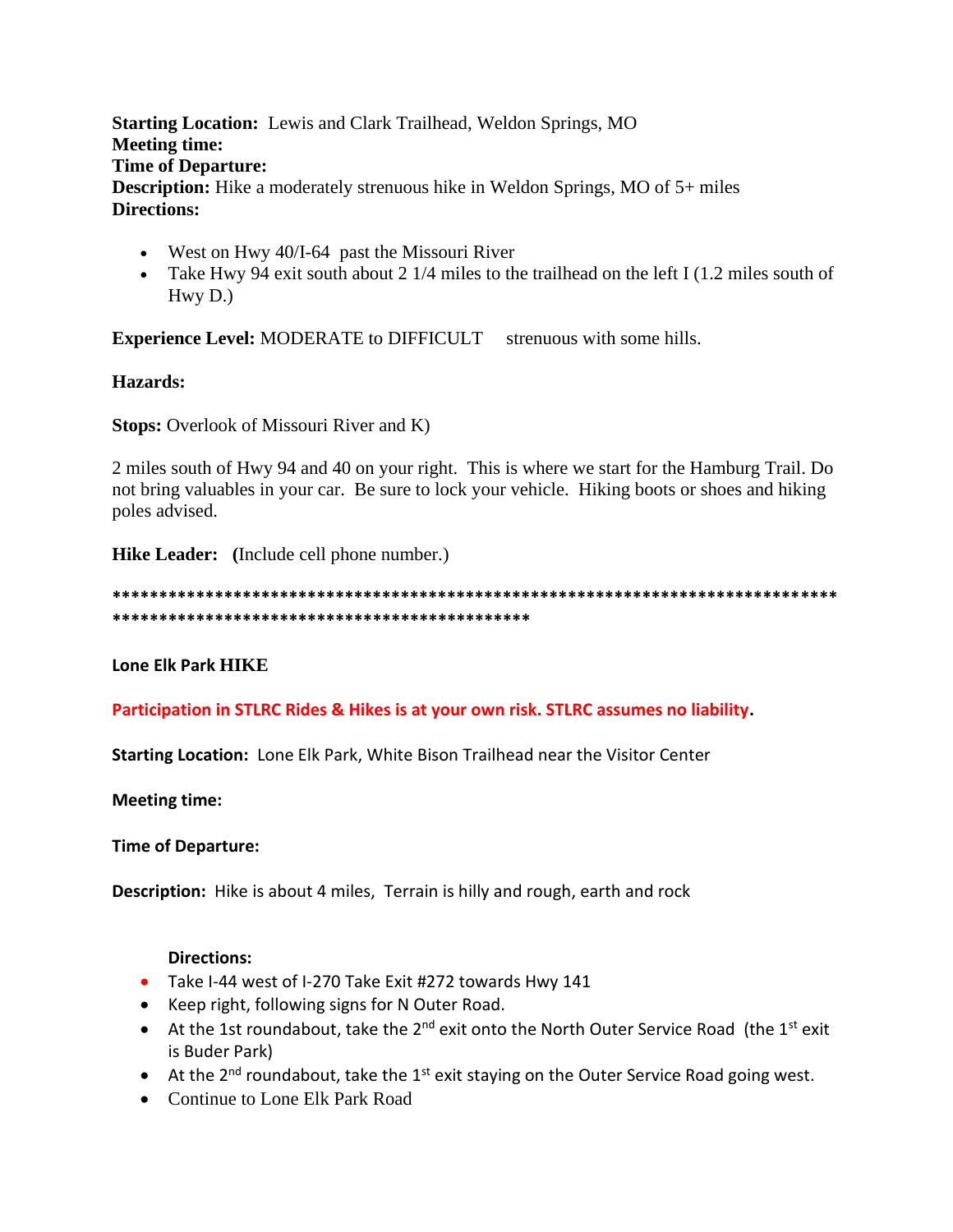- Right on Lone Elk Park Road passing the Wild Bird Sanctuary on your right.
- Left into the park (tower on your left, and cattle guard crossing)
- At the V, keep left, continuing counter clockwise, following the main road around the lake to the White Bison Trailhead by the Visitor Center.

**Experience Level:** DIFFICULT

**Stops:** As needed to regroup and/or rest.

**Hazards:** Keep your distance from the elk. Vere off path if necessary.

**Other:** Hiking boots and sticks are advised. Restrooms open at Visitor Center.

**Hike Leader (**Include cell phone number.)

**\*\*\*\*\*\*\*\*\*\*\*\*\*\*\*\*\*\*\*\*\*\*\*\*\*\*\*\*\*\*\*\*\*\*\*\*\*\*\*\*\*\*\*\*\*\*\*\*\*\*\*\*\*\*\*\*\*\*\*\*\*\*\*\*\*\*\*\*\*\*\*\*\*\*\*\*\*\* \*\*\*\*\*\*\*\*\*\*\*\*\*\*\*\*\*\*\*\*\*\*\*\*\*\*\*\*\*\*\*\*\*\*\*\*\*\*\*\*\*\*\*\***

## **Park 66 HIKE from Eureka**

Participation in STLRC Rides & Hikes is at your own risk. STLRC assumes no liability.

**Starting Location: Old Towne Eureka** across from the Circle K.

**Meeting time:** 9:45 am

## **Time of Departure:** 10:00 am

**Description:** Walk 4 or more miles on flat trails from Old Town Eureka into Park 66 and return. All paved. There is an unpaved path in the park along the Meramec River you might like to try. In the past we have started at the park. By starting by the Circle K gas station, we will have warm drinks and restrooms at the start and the end. You might like to order carry outs in Eureka before you leave for home. Sarah's has added to their menu. I'm told it's fantastic.

## **Directions:**

- West on I-44 to the Eureka exit (Exit #264).
- Left or south on Hwy 109 (Hwy W).
- Cross under highway continuing south for .7 miles.
- Turn right onto S. Central (traffic light).
- Park at the pull in parking spots on Central across from the Circle K.

**Experience Level:** EASY Flat and paved unless you want to walk the gravel section of the park near the Meramec River.

## **Hazards:** (optional)

**Stops:**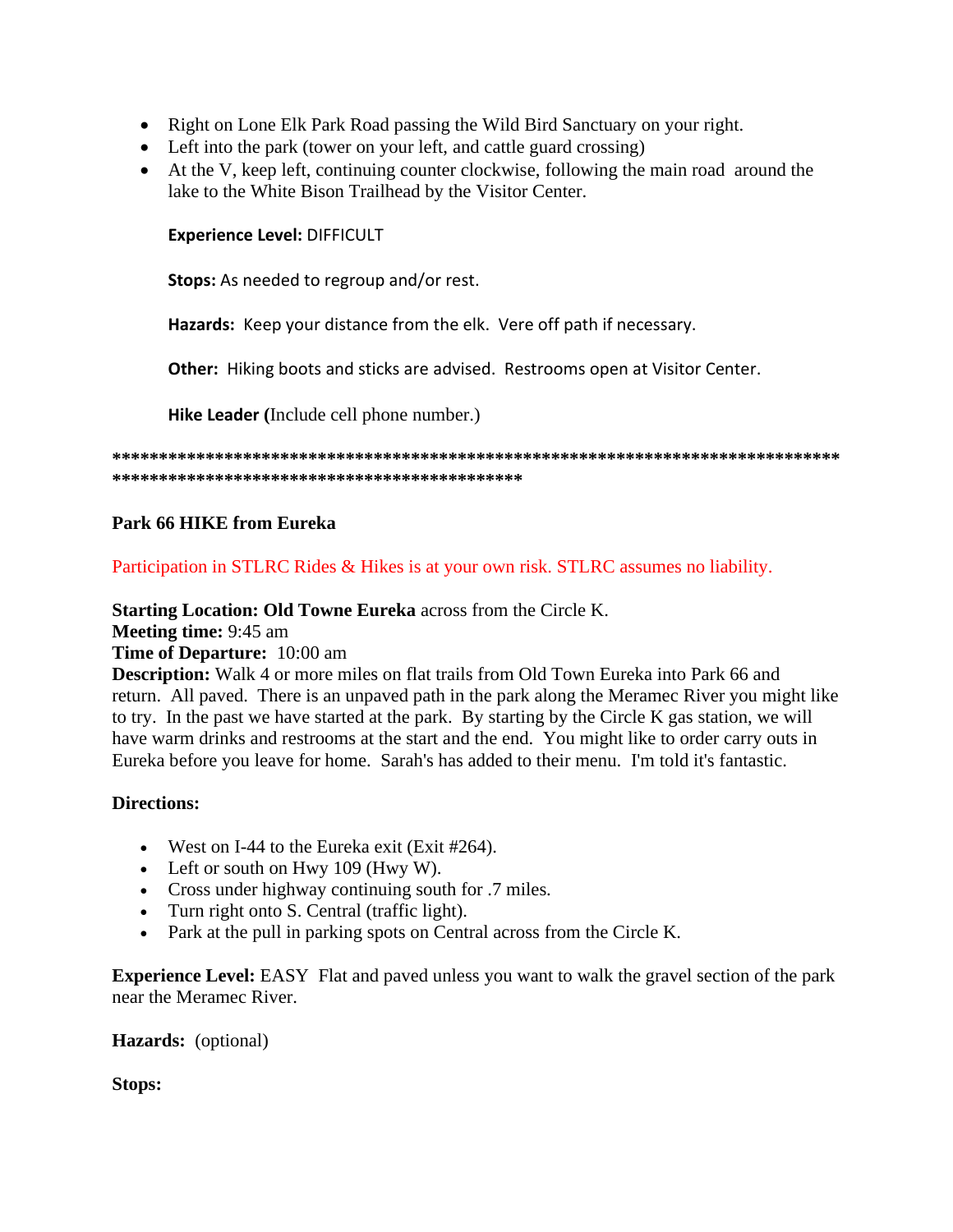**Other:** Restrooms are available at the start and end of the hike . Bring water and a snack. Porta Potty available halfway into the hike at Park 66. Many eating options if you are interested in getting carry outs after hike.

**Hike Leader: (**Include cell phone number.)

\*\*\*\*\*\*\*\*\*\*\*\*\*\*\*\*\*\*\*\*\*\*\*\*\*\*\*\*\*\*\*\*\*\*\*\*\*\*\*\*\*\*\*\*\*\*\*\*\*\*\*\*\*\*\*\*\*\*\*\*\*\*\*\*\*\*\*\*\*\*\*\*\*\*\*\*\*\* \*\*\*\*\*\*\*\*\*\*\*\*\*\*\*\*\*\*\*\*\*\*\*\*\*\*\*\*\*\*\*\*\*\*\*\*\*\*\*\*\*\*\*\*\*\*\*\*\*\*\*\*\*\*\*\*\*\*\*\*\*\*\*\*\*\*\*\*\*\*\*\*\*\*\*\*\*\* \*\*\*\*\*\*\*\*\*\*\*\*\*\*\*\*\*\*\*\*\*\*\*\*\*\*\*\*

# **Park 66 HIKE**

Participation in STLRC Rides & Hikes is at your own risk. STLRC assumes no liability.

**Starting Location: Park 66 Meeting time: Time of Departure:**

**Description:** Hike two different loops, paved and unpaved through Park 66 for about 4 miles. If we want more miles we can continue into Old Town Eureka and even hike through 3 nearby parks (Lions Park, Legion Park, and Drewel Park before returning to Park 66.

**Directions:** to the park

- West on I-44 to the Eureka exit (Exit #264).
- Left or south onto HWY 109 (hwy W).
- Cross under I-44 and immediately turn left onto the entrance ramp for eastbound I-44.

• Once you're on eastbound I-44, take the very next exit for Williams Rd. (exit # 265).

Then take an immediate left on the south outer road.

• Follow the outer road east then turn left and cross under the two Meramec River bridges.

• Continue until the T intersection with the main park road, turn right and go a short distance (0.2 mi) to the parking lot with restrooms.

## **Experience Level:** EASY

**Stops:**

**Hazards:** (optional)

**Other:** (optional)

**LEADER: (**Include cell phone number.)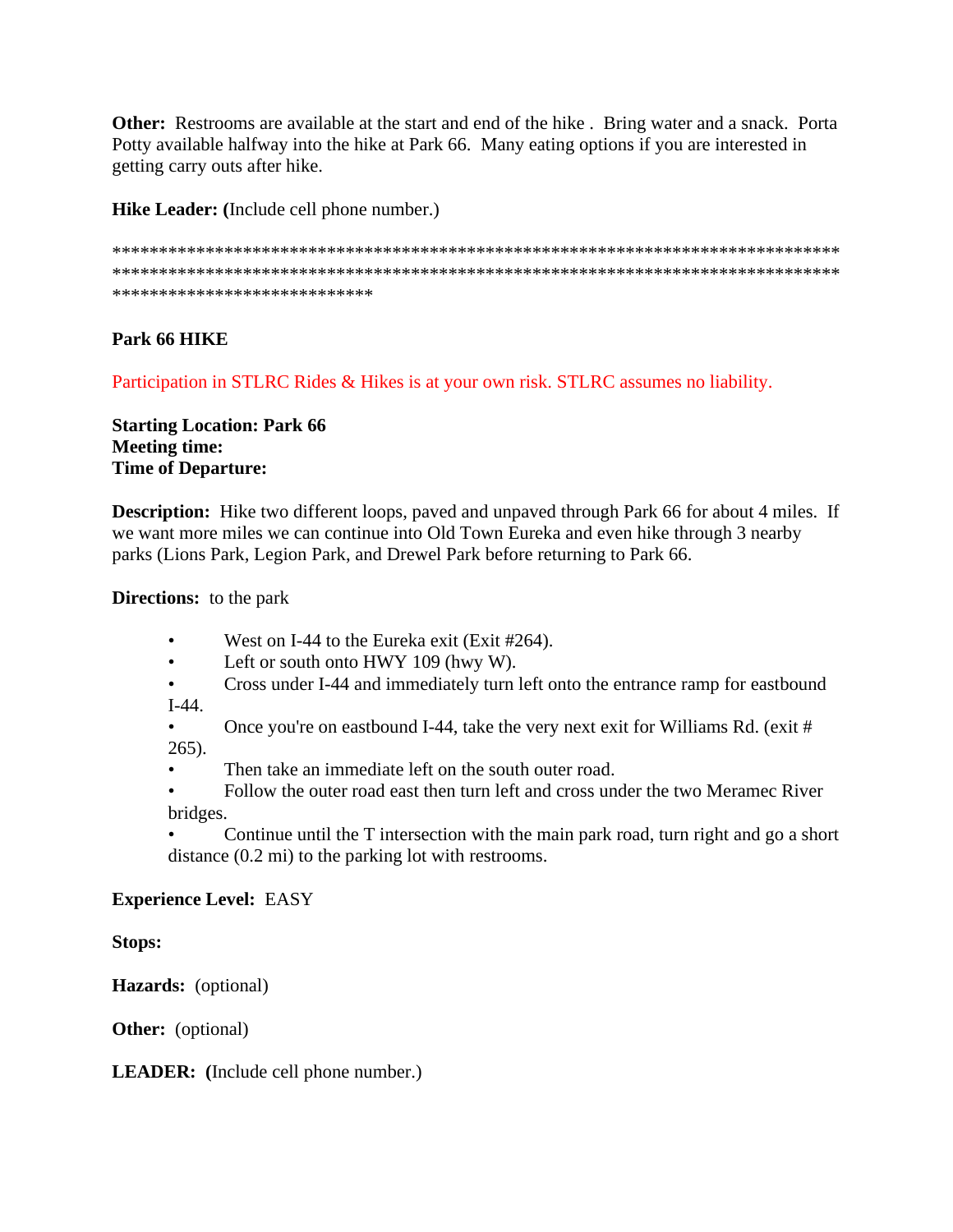#### 

## **Powder Valley HIKE**

## Participation in STLRC Rides & Hikes is at your own risk. STLRC assumes no liability.

- Starting Location: Meet at the Powder Valley Conservation Nature Center Visitor Center Parking Lot. **Meeting time: Time of Departure: Description:** Flat and hilly hike on 3 paved trails. 2.3 miles total. Hilly on two trails. **Directions:**
- From the intersection of Interstates 44 & 270, go east on 44. (Watson is currently closed between 270 and Geyer)
- Exit onto Lindbergh.
- Right on Lindbergh
- Take Watson Rd. (Mo 366) exit
- Right on Watson
- Right on Geyer for 220 yds.
- Left on Cragwold Rd. for 1 mi. to nature center entrance on right.
- Meet at the Powder Valley Visitor Center Parking Lot.

## **Experience Level: EASY TO MEDIUM**

**Stops:** 

## **Hazards:**

**Other:** Outdoor Restrooms at beginning of hike nearest the Visitor Center door and also in the Center.

Ride Leader: (Include cell phone number.)

## **Queeny Park HIKE**

Participation in STLRC Rides & Hikes is at your own risk. STLRC assumes no liability.

**Starting Location:** Queeny Recreational Complex parking area.

**Meeting Time:** 

**Time of Departure:**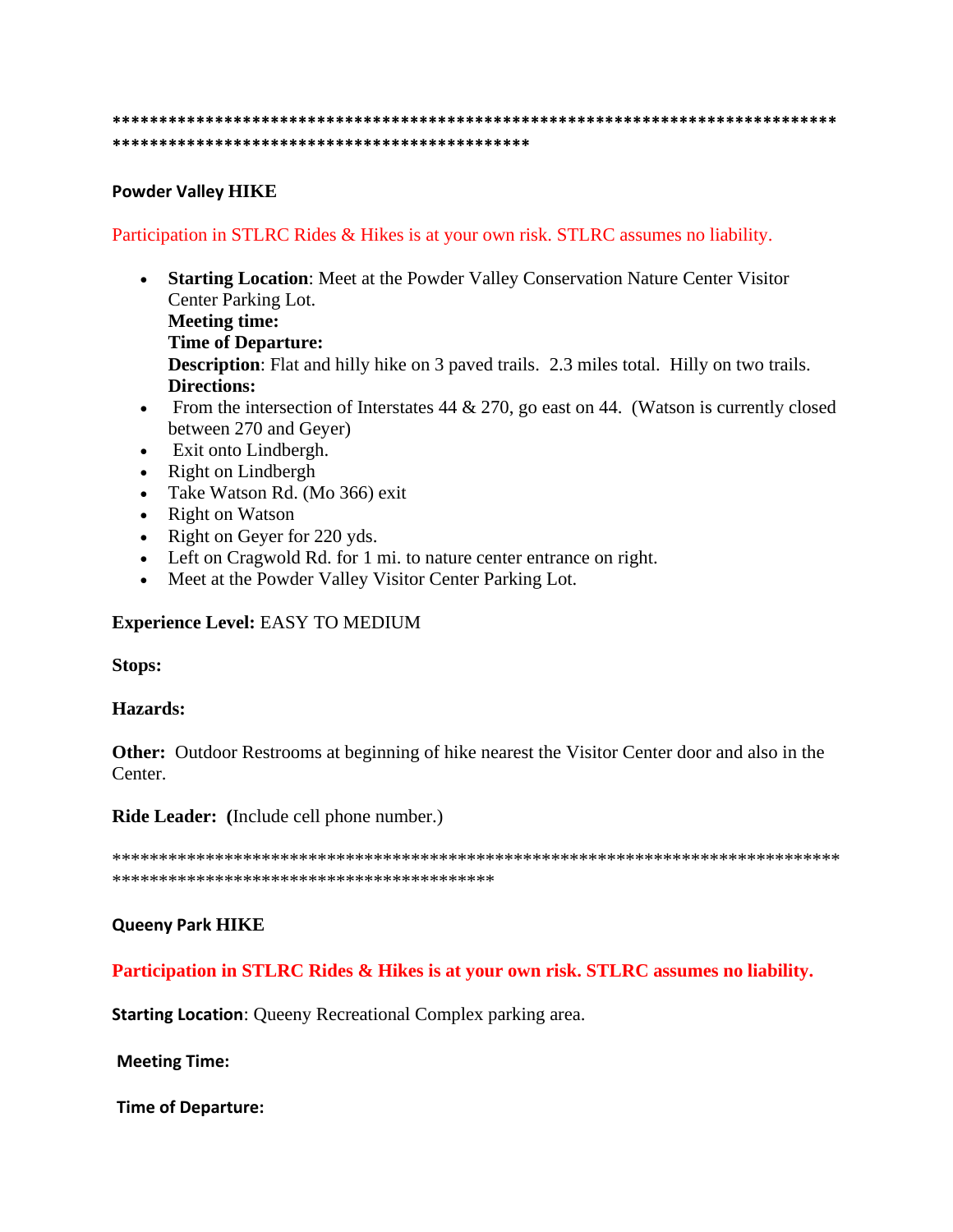## **Directions**:

- From the intersection of I-270 and Manchester Road, go west on Manchester for 2.4 miles
- Right turn north on Weidman Rd for 0.7 miles to the park entrance.
- Meet at the parking lot across from the Queeny Recreation al Complex.
- **Description**: We will hike the park's well-marked trails through a variety of habitats: woodlands, grasslands. Some hills, gravel as well as dirt trails.
- **Description**: We will hike the park's well-marked trails through a variety of habitats: woodlands, grasslands. Some hills, gravel as well as dirt trails.

**Experience Level:** EASY TO MODERATE 4 - 5 miles. Opportunities to shorten distance if needed. Some hills.

**Stops:** Occasional stops to regroup.

## **Hazards:**

**Other:** Restrooms available at Recreational Complex. Dogs on leash are okay. Bring snack, water bottle. Hiking boots or shoes and hiking poles are an option.

**Ride Leader: (**Include cell phone number.)

**\*\*\*\*\*\*\*\*\*\*\*\*\*\*\*\*\*\*\*\*\*\*\*\*\*\*\*\*\*\*\*\*\*\*\*\*\*\*\*\*\*\*\*\*\*\*\*\*\*\*\*\*\*\*\*\*\*\*\*\*\*\*\*\*\*\*\*\*\*\*\*\*\*\*\*\*\*\* \*\*\*\*\*\*\*\*\*\*\*\*\*\*\*\*\*\*\*\*\*\*\*\*\*\*\*\*\*\*\*\*\*\*\*\*\*\*\*\*\*\***

# **Salt Lick Spring HIKE**

Participation in STLRC Rides & Hikes is at your own risk. STLRC assumes no liability.

**Starting Location:** Salt Lick Trailhead near of underground office park near Old Valmeyer, IL

## **Meeting time:**

## **Time of Departure:**

**Description:** We will hike a rocky, and hilly trail with one steep hill that can be avoided and several stream crossings where you balance from rock to rock. One to two miles are flat. These are very scenic trails in the Old Valmeyer, IL area. 5 Miles if all trails are hiked. Boots and sticks are recommended. The wildfowers should be in bloom in early April! Bring a picnic lunch to eat in a nearby park afterwards.

# **Directions:**

• Take I-270/255 South East across JB Bridge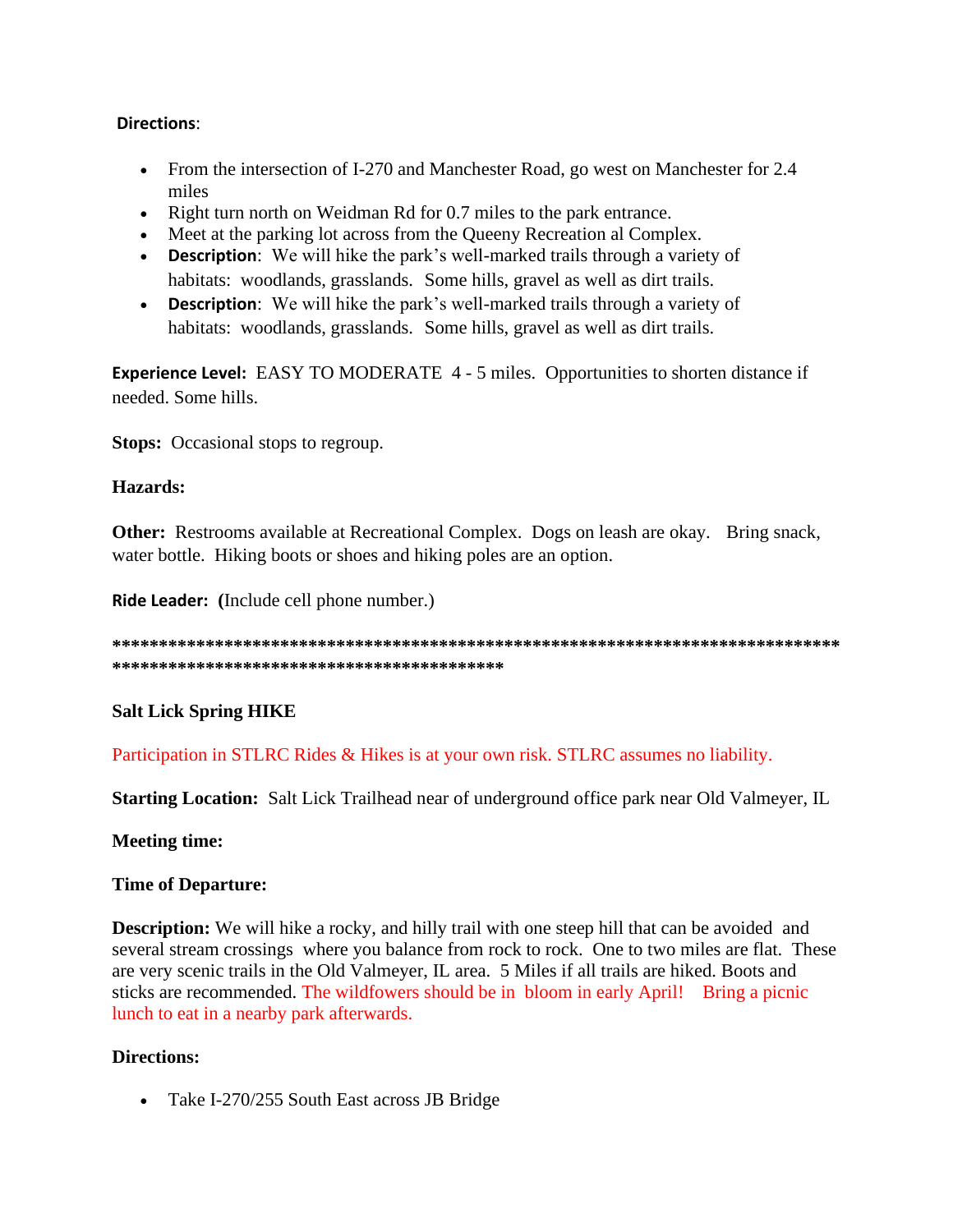- Exit 6, Columbia/Hwy 3 driving 2 miles passing Marketplace.
- Right on Valmeyer Road for 1 mile.
- Left onto Bluff Rd for about 13 miles
- Go Left on Limestone Road at a large sign "Rock City. " There is also a small Salt Lick sign.
- Take an immediate left into the parking Reserve, Gray lot. If you pass Margraphics at the park or reach 156 you've gone too far.

## **Experience Level: MODERATE TO DIFFICULT**

**Stops:** Snack break near New Valmeyer halfway into hike.

**Hazards:** Rocks may be slippery when crossing the stream.

**Other:** Hiking boots or shoes and hiking poles are advised.

**Hike Leader: (**Include cell phone number.)

\*\*\*\*\*\*\*\*\*\*\*\*\*\*\*\*\*\*\*\*\*\*\*\*\*\*\*\*\*\*\*\*\*\*\*\*\*\*\*\*\*\*\*\*\*\*\*\*\*\*\*\*\*\*\*\*\*\*\*\*\*\*\*\*\*\*\*\*\*\*\*\*\*\*\*\*\*\* \*\*\*\*\*\*\*\*\*\*\*\*\*\*\*\*\*\*\*\*\*\*\*\*\*\*\*\*\*\*\*\*\*\*\*\*\*\*\*\*\*\*\*

#### **Shaw Nature Reserve HIKE**

Participation in STLRC Rides & Hikes is at your own risk. STLRC assumes no liability.

**Starting Location:** Visitors' Center at Entrance to Shaw Nature Summit, MO

**Meeting time:**

#### **Time of Departure:**

**Description:** We will hike some of the Reserve's 17-mile trail system through a variety of habitats including prairie, glades, and woodlands along gravel roads and dirt paths down to the Meramec River and back for approximately 4 miles. Rest rooms available.

#### **Directions**:

- I-44 west of I-270, Hwy-100/Gray Summit Exit #253
- Left on Hwy 100 over bridge
- Right on South Outer Rd / Old Hwy 100
- Left into Reserve.

**Experience Level:** EASY TO MODERATE with some steep portions

**Stops:**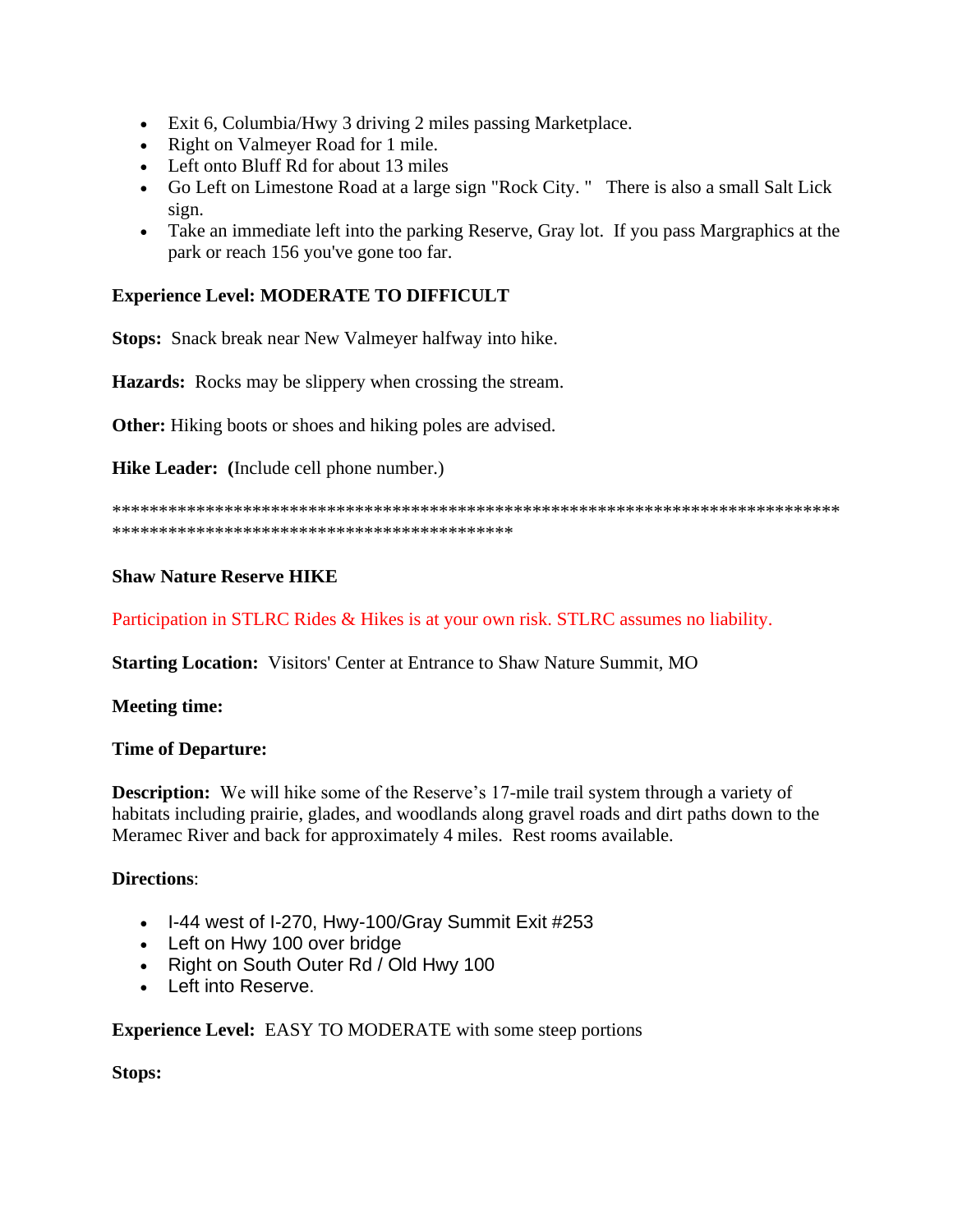# **Hazards:** (optional)

## **Other:**

- Hiking boots or shoes and hiking poles are advised.
- Please bring a lunch/water in a day pack as we will stop to eat in route.*\$3*
- *entrance fee for Seniors. Free for Garden members. Bring your membership card.*
- No dogs allowed

**Hike Leader: (**Include cell phone number)

\*\*\*\*\*\*\*\*\*\*\*\*\*\*\*\*\*\*\*\*\*\*\*\*\*\*\*\*\*\*\*\*\*\*\*\*\*\*\*\*\*\*\*\*\*\*\*\*\*\*\*\*\*\*\*\*\*\*\*\*\*\*\*\*\*\*\*\*\*\*\*\*\*\*\*\*\*\* \*\*\*\*\*\*\*\*\*\*\*\*\*\*\*\*\*\*\*\*\*\*\*\*\*\*\*\*\*\*\*\*\*\*\*\*\*\*\*\*\*\*\*\*\*

## **St Genevieve Hike**

## **Participation in STLRC Rides & Hikes is at your own risk. STLRC assumes no liability.**

**Starting Location:** Pickle Springs Natural Area, St. Genevieve, MO 1st parking lot after entering park.

**Meeting time:** Better to be early than late.

## **Time of Departure:**

**Description:** We will hike 3.5 miles in Pickle Springs, then drive to Hickory Canyons for 3 more miles. This a moderately hilly hike.

## **Directions:**

- Take I-55 south from 270/255.
- Take exit 154 for Missouri O toward St. Genevieve for .3 miles.
- Turn right onto State Rd O/State Rte O for 6 miles.
- Turn right onto MO-32 W for 10 miles
- Turn left onto State Highway AA for 1.6 miles.
- Turn left onto Dorlac Road. for .4 miles where you will arrive at Pickle Springs Natural Area. MEET AT THE FIRST PARKING LOT.

## **Experience Level:** MODERATE

**Stops:**

## **Hazards:**

## **Other:**

• RSVP to (name, cell phone number, email address) if you plan to attend. If you change your mind, please report this to (name).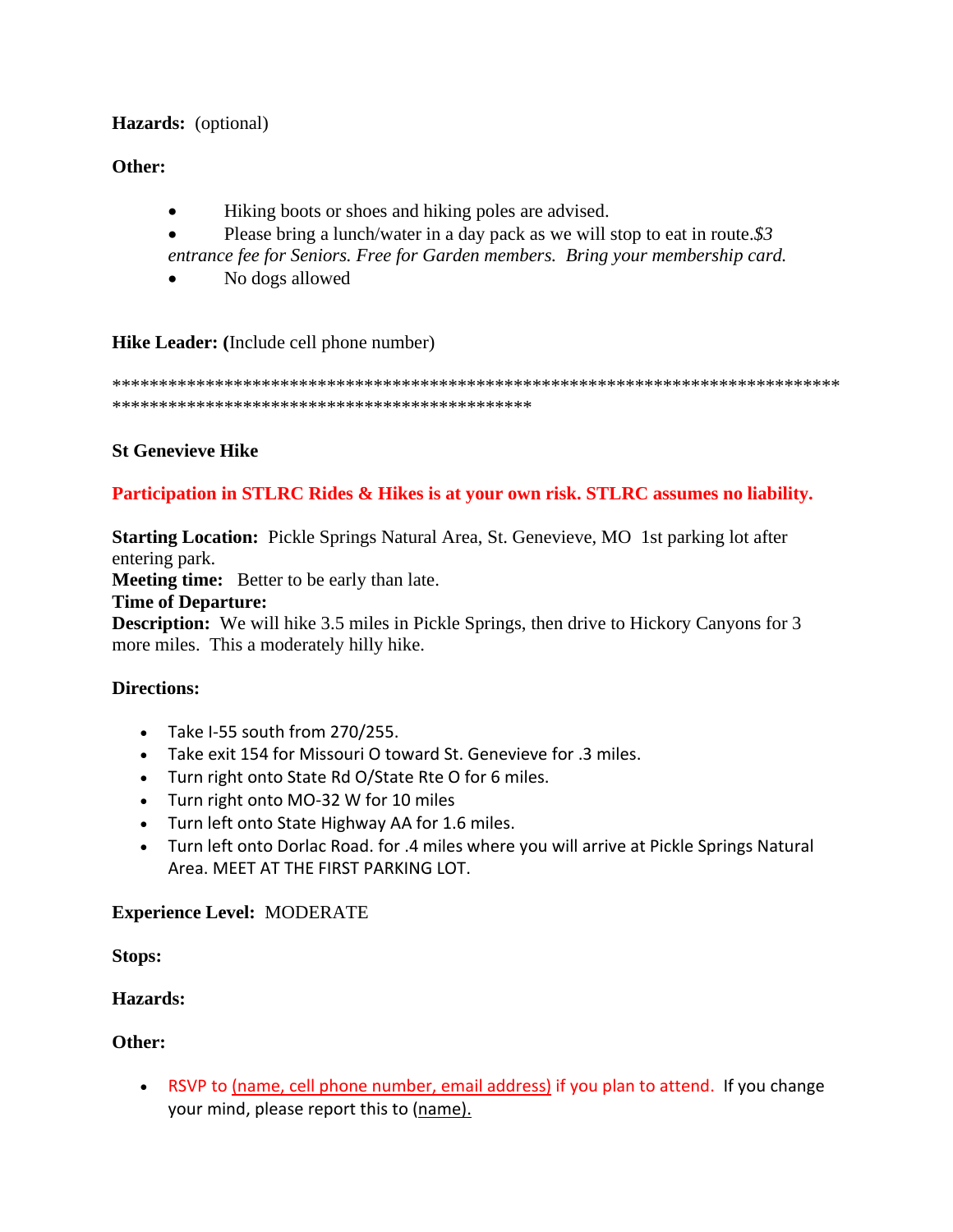- PortaPotty available at start of hike
- Bring water and lunch to carry with you.
- Hiking boots and poles suggested. Moderately hilly.

Hike Leader: (Include cell phone number.)

## **Stacy Park Loop HIKE**

Participation in STLRC Rides & Hikes is at your own risk. STLRC assumes no liability.

**Starting Location: Stacy Park Olivette, MO** 

## **Meeting time:**

## **Time of Departure:**

**Description:** 4-mile loop hike beginning in Olivette's Stacy Park. We will hike the park's half mile paved trail with optional side jaunt to the park's Nature Trail. From Stacy we walk thru Olivette's shady neighborhoods including its paved bike trail looping back to Stacy Park.

## **Directions:**

- From I-64 north on I-170
- Take Exit 3 for MO-340W.
- Left onto MO-340W/Olive Blvd. for 1.5 miles
- Left onto Old Bonhomme Rd.
- Right into Stacy Park.

**Experience Level:** EASY Mostly level, paved trail and/or sidewalks, Leisure walkl.

**Stops:** 

Hazards:

**Other:** Bring water and snacks. Restrooms in park

Hike Leader: (Include cell phone number.)

# **Tower Grove Park and Beyond HIKE**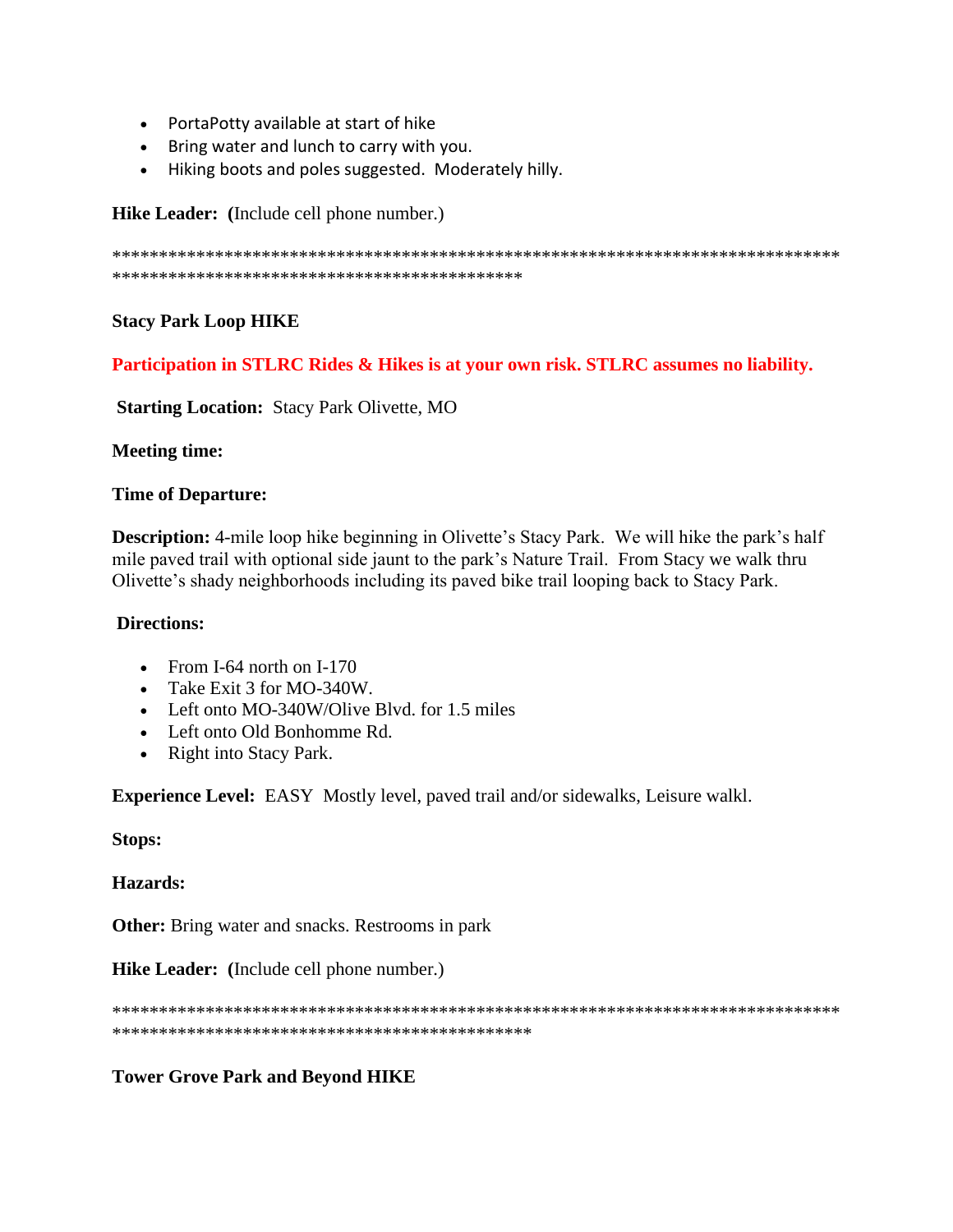## Participation in STLRC Rides & Hikes is at your own risk. STLRC assumes no liability.

**Starting Location:** Southeast corner of Flag Circle at Main Drive at the large red-&-white gazebo (Turkish Pavilion). Plenty of curbside parking on Main Drive.

#### **Meeting time:**

#### **Time of Departure:**

**Description:** Henry Shaw's legacy in St Louis City will be explored in this very easy hike of 3 -5 miles (or more). A complete loop of Tower Grove Park can be followed by the perimeter of Missouri Botanical Garden and/or a walk in the Southwest Garden neighborhood. Restrooms may not be available.

#### **Experience Level: EASY**

#### **Directions:**

- From I-64 or I-44 exit Kingshighway south.
- Turn left at the light on Magnolia. The park will now be on your right.
- Drive east .5 mi. then turn right on Center Cross Drive into the park. Flag Circle will be straight ahead.
- Enter the circle then turn east into Main Drive. The gazebo will now be on your right.  $\bullet$

#### **Experience Level: EASY** Paved Paths

**Stops:** 

Hazards:

Other:

Ride Leader: (Include cell phone number.)

## **West Tyson County HIKE**

#### Participation in STLRC Rides & Hikes is at your own risk. STLRC assumes no liability.

**Starting Location:** West Tyson County Park. From the north end of parking area follow the paved trail to the Flint Quarry Trail trailhead.

#### **Meeting time:**